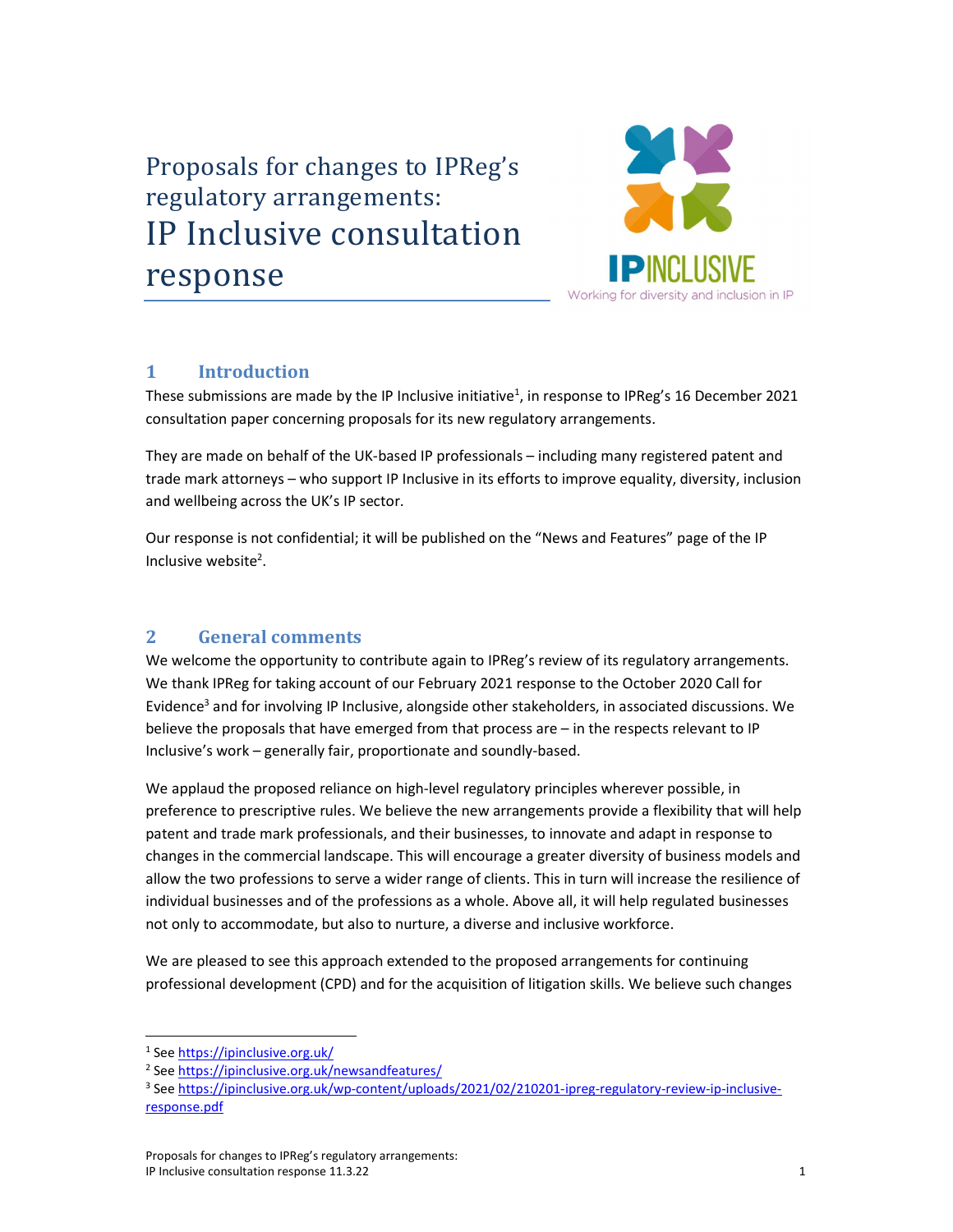

will help remove barriers to entry into, and in particular to progression within, the UK's patent and trade mark professions, again helping diversity and inclusivity to flourish.

IPReg's openness to future changes, and to exploring new business models through for example the proposed "regulatory sandboxes", will we believe encourage inclusivity for a wider range of views and approaches. This too will help nurture diversity in the professions, as will allowing more flexibility in the constitution of multidisciplinary practices (MDPs).

We are encouraged to see that a detailed impact assessment underlies and informs the proposed regulatory changes, and in particular that the assessment takes account of effects on equality, diversity and inclusion (EDI) in the regulated sector.

We are also encouraged by the use of clear and inclusive  $-$  in particular gender-neutral  $-$  language throughout the consultation paper and proposed regulatory arrangements. This contributes to the accessibility and inclusivity of the patent and trade mark professions, which in turn makes it possible to achieve, and sustain, greater diversity. As the IP-specific regulator, IPReg's communications reflect the type of sector we want to belong to and can positively influence the attitudes and behaviours of those working in it.

We welcome IPReg's commitment (in section 18 of the consultation paper) to "continue to work with a wide range of stakeholders to improve diversity and inclusion in the IP sector". IP Inclusive stands ready to help.

# 3 The Impact Assessment (consultation question 1)

What are your views on our Impact Assessment and specifically the impact of our proposals in relation to equality, diversity and inclusion?

We welcome the consideration, in the Impact Assessment, of the proposals' impact on equality and diversity. We believe this type of analysis should accompany any significant change to the regulatory environment.

Broadly, we agree with the conclusions that IPReg has reached in this context. Subject to the issues discussed below, we agree that the proposed changes are not likely to have a negative impact on equality, diversity and inclusion in the regulated community – and indeed that in most cases they have potential benefits.

We have provided our more detailed comments on the Impact Assessment in Annex I.

# 4 The Overarching Principles (consultation question 2)

What are your views on the eight Principles we have set out?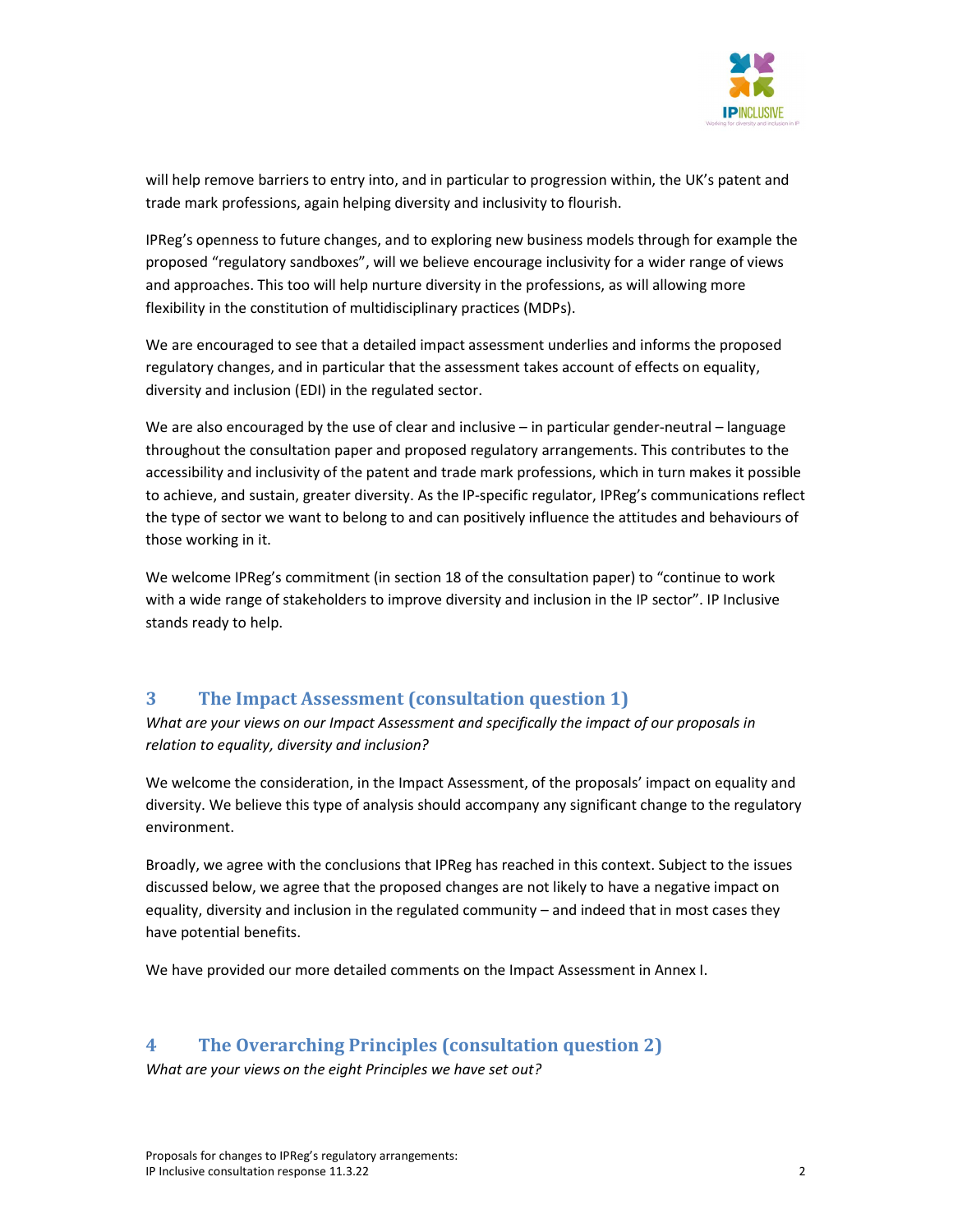

Our comments here relate to proposed Overarching Principle 6: the requirement for regulated persons, in all aspects of their life, to "act in a way that encourages equality, diversity and inclusion".

In many respects we welcome the inclusion of EDI in the highest-level ethical principles required of patent and trade mark professionals. The legal sector as a whole has decided that EDI are important pillars of a well-run and trustworthy profession, a view that IP Inclusive fully supports. Moreover, as stated in our February 2021 response to IPReg's 2020 Call for Evidence<sup>3</sup>, we believe the regulator is well placed, through its codes of conduct and associated guidelines, to promulgate best practices among its registrants. In the context of EDI it has a role in setting workplace standards, providing guidance and support to regulated professionals and their businesses, and maintaining conversations.

However, whilst this regulatory function is important in a person's professional activities, we query whether it should extend into the personal sphere.

The proposed regulatory arrangements emphasise that the Overarching Principles are intended to be upheld "in all aspects of [a regulated person's] life, be this within professional practice or private life". When it comes to encouraging EDI, this is no small ask. Refraining from criminal activities, being honest: these are clear-cut issues. Encouraging EDI is less so. Not everyone shares the same views about how it should be done. Not everyone agrees with all aspects of what is currently thought of as good EDI practice, perhaps because of their personal beliefs, faith or politics.

We are concerned that by attempting to regulate a person's approach to EDI in their private lives, IPReg might alienate some of its registrants (or indeed potential registrants). A related concern is that if such a requirement is not universally supported, or not well understood, that may ultimately undermine the regulated community's support for the EDI agenda, both outside and within the workplace. It might thus, we believe, be counter-productive in the context of its intended effects.

We understand, from IPReg's presentation during its 3 March 2022 webinar with CIPA and CITMA, that compliance with the Overarching Principles is intended to be a contextual matter and to depend on the extent to which a regulated person's behaviour impacts on their professional practice. This is not, however, clear from the Regulatory Framework as currently drafted.

We recommend that IPReg consider removing the words "in all aspects of their life, be this within professional practice or private life" from the Overarching Principles, and instead adopting a model similar to that used by the Solicitors Regulation Authority (SRA). The SRA has a separate Enforcement Strategy<sup>4</sup>, in which a section headed "Private life" clarifies the extent to which actions outside of work might be held to fall foul of its Regulatory Principles<sup>5</sup>.

We similarly recommend that the Overarching Principles should relate only to aspects of a regulated person's life that impact on, or are likely to impact on, their own work or the regulated professions

<sup>4</sup> See https://www.sra.org.uk/sra/corporate-strategy/sra-enforcement-strategy/

<sup>&</sup>lt;sup>5</sup> See https://www.sra.org.uk/solicitors/standards-regulations/principles/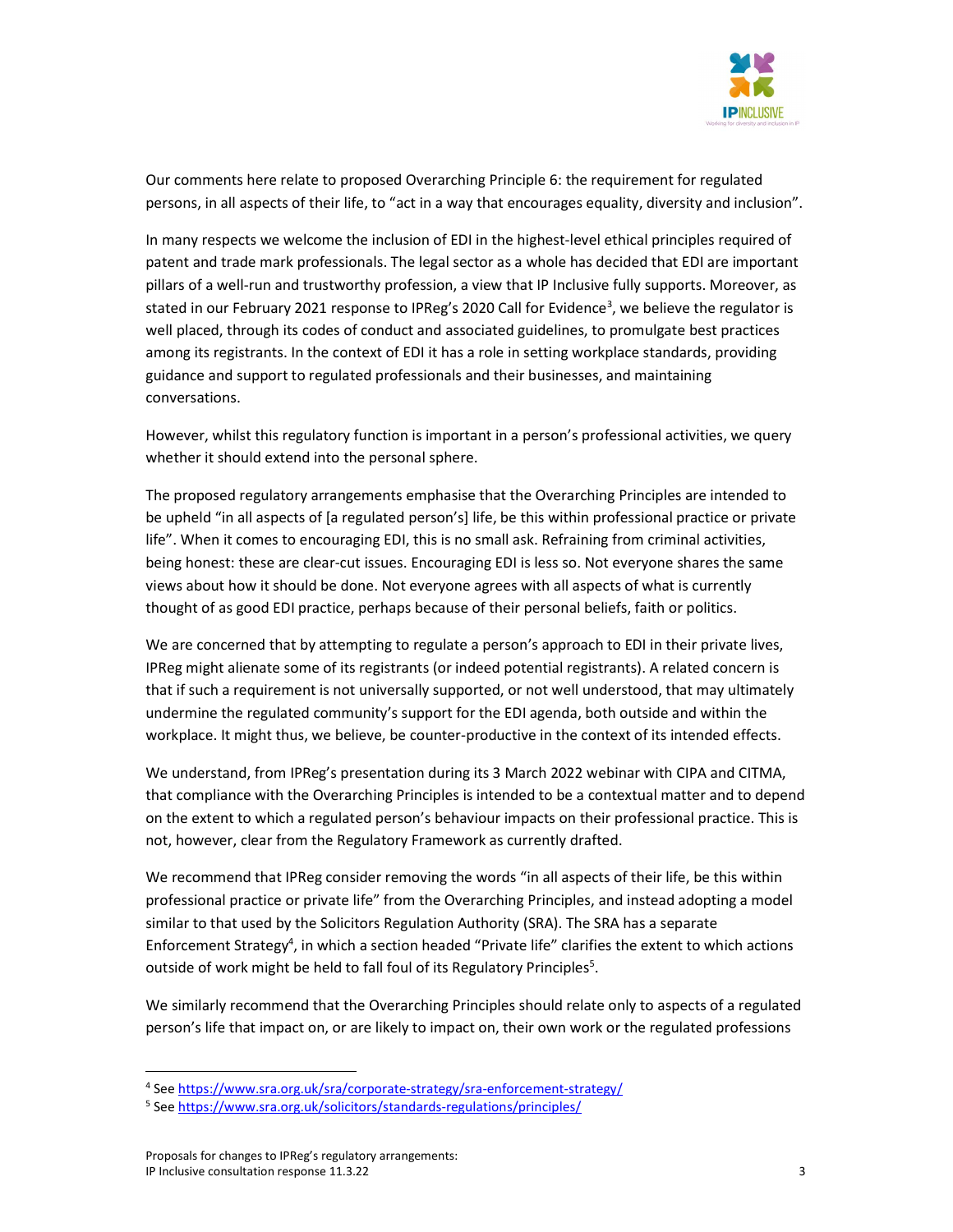

as a whole. As in the SRA's Enforcement Strategy, it should be clearly stated that such considerations will be context-dependent. IPReg may also wish to clarify that Principle 6 relates to the encouragement of EDI within the regulated professions: this better aligns the scope of the Principle with the regulator's remit, and will also be easier both for registrants to uphold and for IPReg to enforce.

We wish to stress that we still very much support the inclusion of some form of EDI-related provision in the regulatory framework. Whether it is ultimately included in the Overarching Principles or the Code of Conduct, and whatever its final form, we urge IPReg to provide accompanying guidance on its interpretation, as discussed at 6.1 below.

# 5 The Code of Conduct (consultation question 3)

What are your views on the Code of Conduct – does it capture the right requirements or is there anything missing?

Our responses to later consultation questions cover aspects of the proposed Code of Conduct relating to CPD, litigation skills, disciplinary procedures, business arrangements and practising categories.

We also wish to make the following points.

## 5.1 Diversity data monitoring

We welcome the proposed requirement (at 3.8 of the Code of Conduct) to monitor, report and publish diversity data. In principle the gathering of data can both incentivise and inform workplace changes to improve EDI.

However, it is vital that the rules IPReg establishes in this regard are proportionate and feasible for organisations of different sizes and structures. For many businesses in the patent and trade mark sector, the size of the workforce means that the publication of diversity data risks compromising individuals' privacy; it also reduces the statistical significance and evidential value of the data collected. This is particularly the case since individual professionals cannot and should not be obliged to provide personal diversity data if they prefer not to. Evidence gathered centrally from regulated attorneys, through IPReg, is thus likely to be more useful than that from individual organisations in the sector.

IP Inclusive encourages its supporters to gather diversity and inclusion (D&I) data for use in their D&I-improving efforts. One of the six commitments entered into by our EDI Charter signatories is to monitor and report internally on their progress. This is, however, qualified by the phrase "using measures and at intervals that are appropriate to their size and nature". We would urge IPReg to take a similar line in its rules under this part of the Code of Conduct. See also 6.2 below.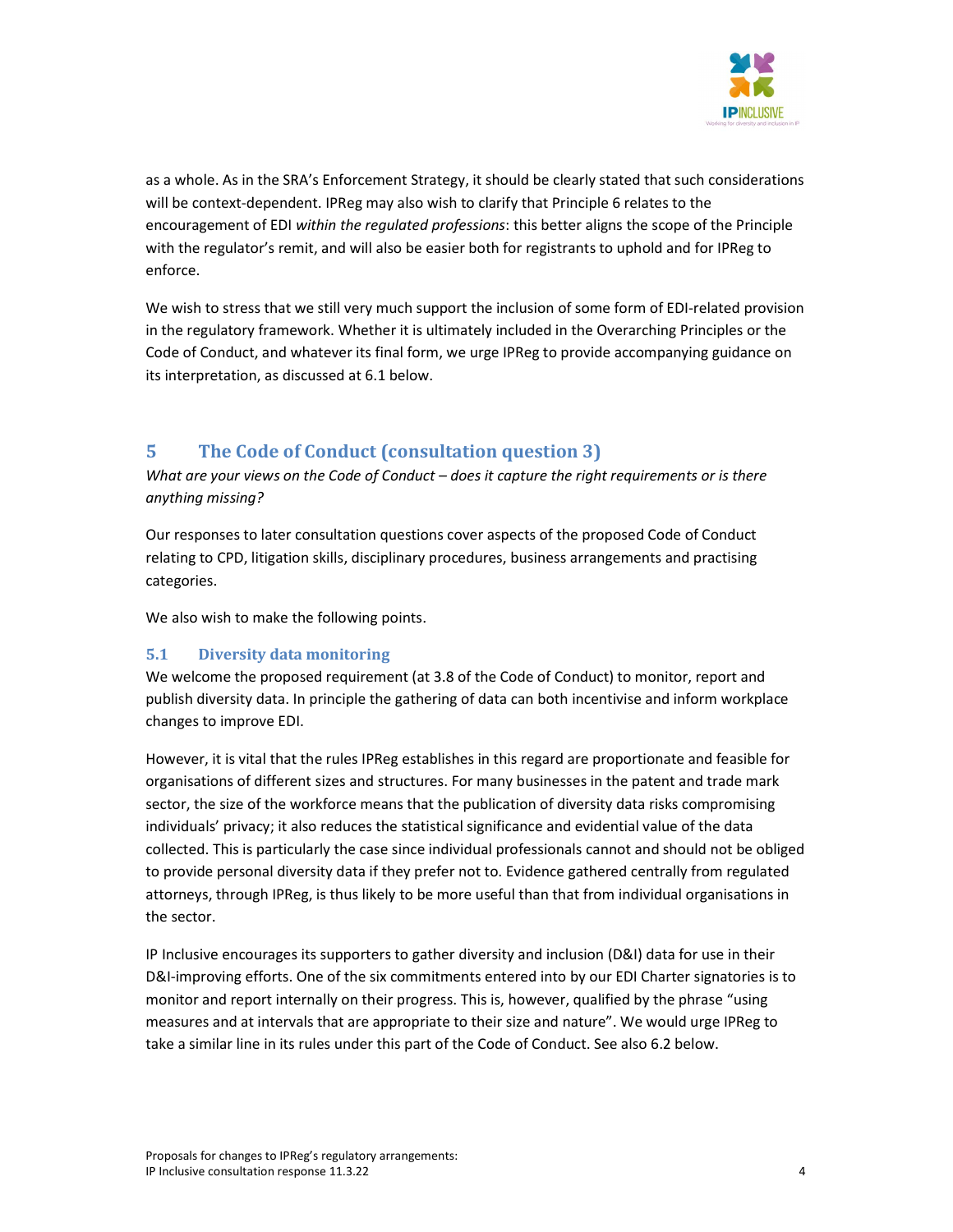

# 5.2 Admission and authorisation requirements

## 5.2.1 Character and suitability

Chapter 3 of the proposed new Core Regulatory Framework, "Admission and authorisation requirements", refers at 1.1.4 (actually labelled 1.1.5) and at 1.2.4 to the need for applicants to "meet IPReg's character and suitability requirements" before admission to the relevant register.

We recognise that this is a reasonable condition in view of the regulatory principles with which registrants will need to comply. However, we understand that the details of such requirements have yet to be decided. It is vital, in order to encourage EDI in the regulated professions, that those requirements be fair and proportionate, and in particular that they do not discriminate against people having a protected characteristic or indeed represent a higher barrier to entry for some groups of people than for others. Character and suitability are potentially subjective terms: we urge IPReg to issue, as soon as possible, a set of clear and objective criteria that it proposes to apply in this context, and to subject those criteria to an EDI impact assessment before finalising.

# 5.2.2 Overseas qualifications

We welcome IPReg's proposal to recognise relevant qualifications obtained outside the UK, subject to the intended safeguards regarding skills, knowledge and training levels. We believe this will have a beneficial impact on EDI in the patent and trade mark professions, and lead to a more openminded and innovative sector for the reasons discussed in connection with multidisciplinary practices at 11.2 below. The ability to enter the UK Register from another country may have a particularly beneficial effect on ethnic, racial and cultural diversity.

## 5.2.3 Accreditation of education and training providers

We understand that this is a separate issue that IPReg does not propose to address as part of the present review. We wish merely to emphasise some of the points made in our February 2021 response to IPReg's 2020 Call for Evidence<sup>3</sup>, and urge that they be taken into consideration when formulating standard operating procedures (SOPs) under Chapter 3, section 10 of the proposed Core Regulatory Framework:

- The education and training providers that IPReg accredits should be required to undertake EDI impact assessments on relevant aspects of their procedures, including their admission and assessment systems.
- The impact assessments should take account of the accessibility of their education and training, for example to ensure that candidates are not discouraged from requesting adjustments to allow them fair access to training or assessment procedures, or unnecessarily hindered (including financially) or distressed in the process.
- Accredited bodies should be encouraged to incorporate, into their education and training provisions, an appropriate level of training on recognising and mitigating unconscious bias, communicating inclusively, and safeguarding mental wellbeing.
- Their teaching and training staff should be required to undertake similar training on a regular basis.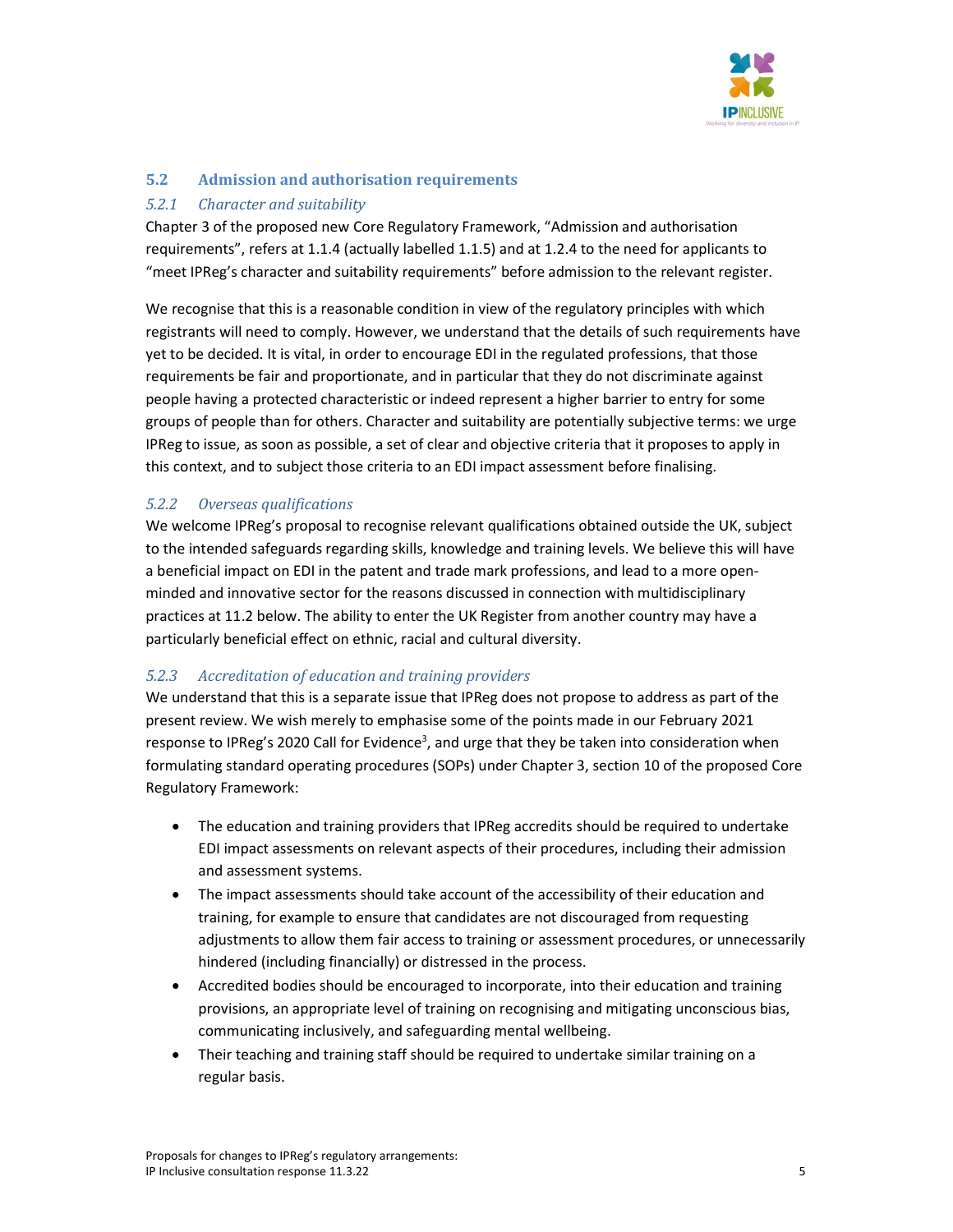

These measures will, we believe, have a significant positive impact on the strength and diversity of the patent and trade mark professions of the future.

# 5.2.4 Annex C (example SOP)

We note that in the example SOP presented in Annex C to the consultation paper, there is a requirement (section 10) for people who apply for admission a considerable time after being awarded relevant qualifications, they must submit information on various issues such as the reason for the delay, their professional activities during that period and their future practising intentions. There does not, however, appear to be any detail about how this information will be used: for example, who will decide whether the applicant can be admitted, on what criteria, and in what way will the outcome depend on the submitted information?

## 5.3 Waivers

We welcome the inclusion, in Chapter 6 section 2 of the proposed Core Regulatory Framework, of broader powers for IPReg to grant waivers in relation to its regulatory requirements. If properly and proportionately administered, this will yield a system that is better able to support individual attorneys through periods of hardship or other unusual circumstances. The greater flexibility and adaptability in the regulatory requirements should help sustain a more diverse and inclusive profession.

We understand that decisions relating to such waivers will be made by the Chief Executive, although this is not spelled out in the Framework itself. We urge IPReg to ensure that the Chief Executive exercises their discretion in this context through, or with the assistance of, other appropriately trained and briefed IPReg personnel. We would caution against allowing this type of decision – which could significantly affect an individual registrant's practice, as well as the public's and the regulated community's trust in IPReg – to be made by just one person, however senior. This is particularly the case since (a) there will be no right of appeal and (b) the issues concerned may be too sensitive to subject to wider public scrutiny.

# 6 Guidance on compliance (consultation question 4)

We would be interested in your views on where guidance is required to support attorneys and firms with compliance? Are there any specific examples or particularly difficult issues?

As discussed individually above, we believe the following proposed changes warrant the provision of guidance to assist the regulated community with compliance.

## 6.1 Proposed Overarching Principle 6

In its current form, we believe significant, preferably exemplified, guidance will be needed on the interpretation of this requirement. For example:

What efforts might be required of a regulated person in order to uphold the Principle?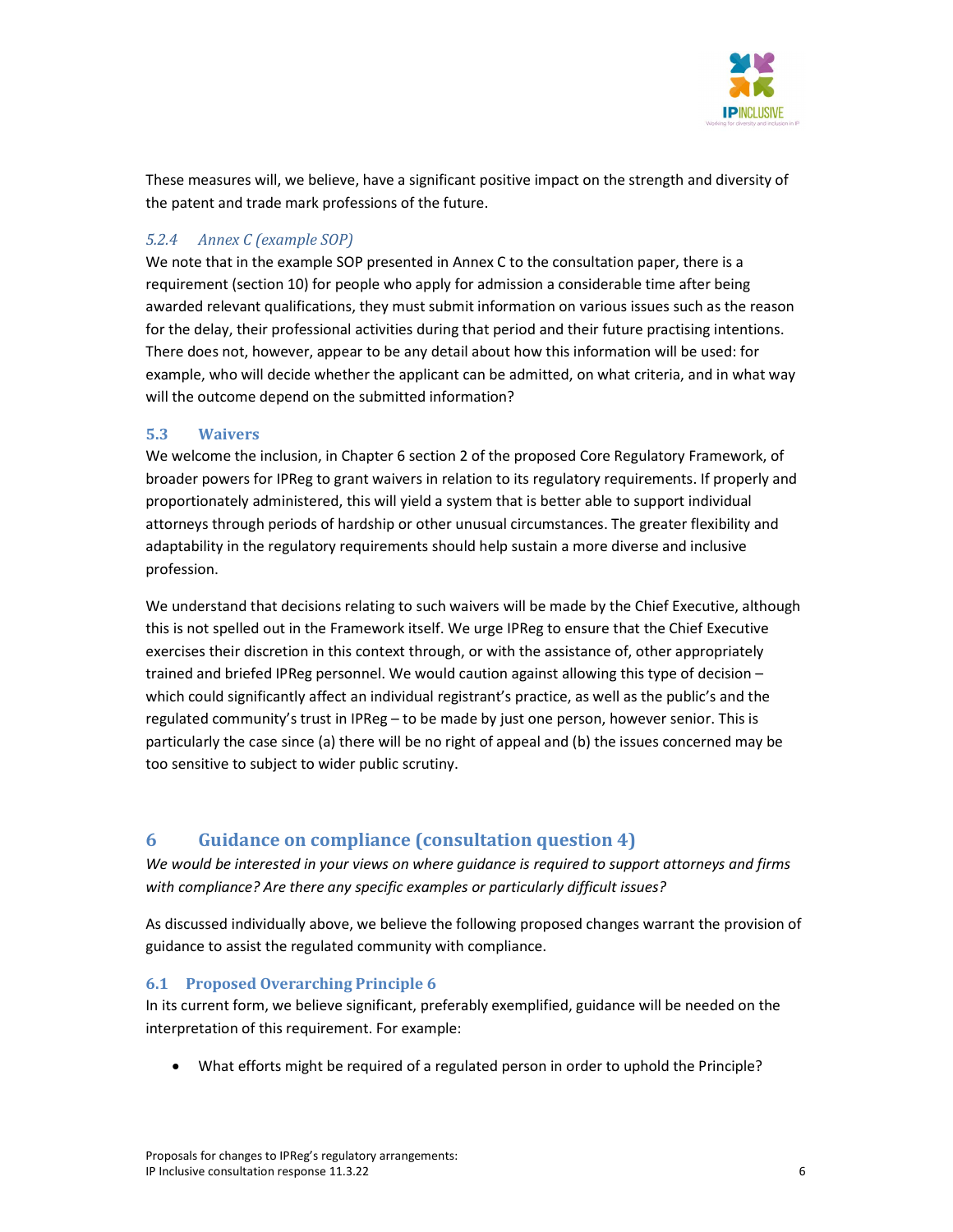

- $\circ$  Is it merely a requirement to behave in a fair and non-discriminatory manner, and/or not to act in a way that could discriminate against, offend or otherwise harm a particular group of people?
- o Does it extend beyond the protected characteristics in the Equality Act 2010, and if so in what manner?
- $\circ$  How active does the "encouragement" of EDI need to be and what forms might it take?
- What types of behaviour might be deemed to have breached the Principle? Do any of these extend beyond those prohibited under current UK legislation and/or by Overarching Principles 1 and 2?
- To what extent, exactly, do these requirements apply outside a regulated person's work?
- How might regulated persons resolve potential conflict between Principle 6 and Principles 3 to 5 – the latter requiring a regulated person to act with independence and integrity and to be honest – in a situation where their personal views on EDI do not align with those of the regulator?

We believe this represents a valuable opportunity for IPReg to actively encourage and support  $-$  in line with its own regulatory objectives – the development of a diverse and inclusive profession. As suggested in our February 2021 response to IPReg's 2020 Call for Evidence<sup>3</sup>, the guidance should for example:

- Make clear that the standards IPReg requires of its regulated attorneys and entities include fairness, equal opportunities and a strong stance against discrimination and harassment.
- Encourage those regulated persons to adopt best practices for fair recruitment, selection and career development in their organisations.
- Require them to provide reasonable adjustments where appropriate to ensure the people they interact with (including colleagues and clients) are not unfairly disadvantaged.
- Encourage regulated persons to undertake, encourage and facilitate EDI-related training and CPD activities.
- Ensure that regulated persons understand and respond to both the business and the ethical case for EDI, as well as their responsibilities under the relevant regulatory objectives in the Legal Services Act 2007.

We note that the SRA Code of Conduct<sup>6</sup>, in the section headed "Maintaining trust and acting fairly", spells out that regulated persons must "not unfairly discriminate by allowing your personal views to affect your professional relationships and the way in which you provide your services." We believe this type of requirement should be included in IPReg's guidance under Overarching Principle 6, if not also in its new Code of Conduct.

As a general point, there are a number of areas in which the consultation paper refers to certain groups – for example disabled people and carers – being more likely to work in smaller or less

<sup>&</sup>lt;sup>6</sup> See https://www.sra.org.uk/solicitors/standards-regulations/code-conduct-solicitors/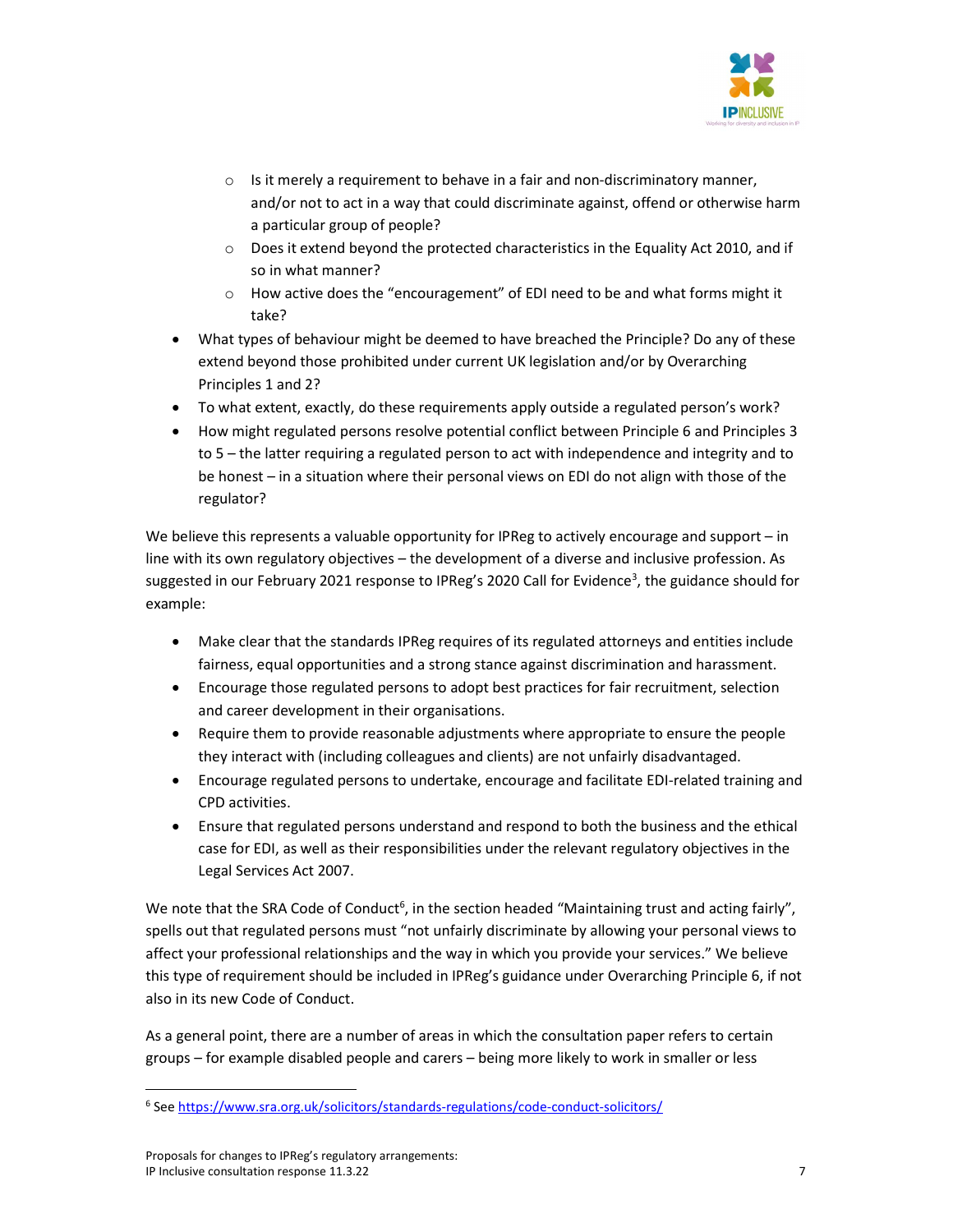

conventionally-structured organisations. IPReg's 2021 diversity survey provides some evidence of this in relation to disabled people. It raises the possibility, we submit, that certain groups are not currently well supported in larger and/or conventionally-structured organisations. IPReg's expectations of its registrants, in the context of encouraging EDI, should therefore aim to redress such imbalances, ensuring that all regulated organisations provide an appropriately supportive and accommodating environment for their staff and do not unfairly discriminate against particular groups. This too would have a positive impact on EDI levels throughout the regulated professions.

IP Inclusive would be happy to assist with the preparation of suitable guidance and to help IPReg consult with the regulated community on this through our Charter signatories, volunteers and other stakeholders.

## 6.2 Diversity data monitoring

We appreciate that IPReg may not envisage immediately formulating prescriptive requirements under Chapter 2, 3.8 of the Code of Conduct, and that the proposal merely facilitates such a development if considered appropriate in future. In that instance, we believe guidance and support will be necessary to help regulated businesses comply.

As discussed at 5.1 above, diversity data monitoring requirements need to be practical and proportionate. We recommend consultation with the regulated community (even if only informally) and a further impact assessment before bringing them into force.

We believe the associated guidance should cover:

- The type of data that needs to be gathered and/or published, and how often, and in what way that depends on the size and structure of the business.
- Whether the data should track changes in diversity at different career levels, and/or between the application and appointment stages of recruitment.
	- $\circ$  (We believe this is important and useful data, but we also recognise that it can be difficult to collect.)
- The extent to which diversity data should be accompanied by information about the inclusivity levels experienced by individual attorneys within the business.
	- o (This can provide a better understanding of how well the working environment accommodates, supports and nurtures diversity in the longer-term – but again its acquisition and analysis can be onerous).
- How IPReg will use the data gathered by the businesses it regulates.

We believe that in this context, the regulated community would benefit from general support, training and guidance, for example template survey questions and advice on compliance with data protection and employment laws. We suggest IPReg could work with CIPA, CITMA and IP Inclusive to provide such resources, and we stand ready to help.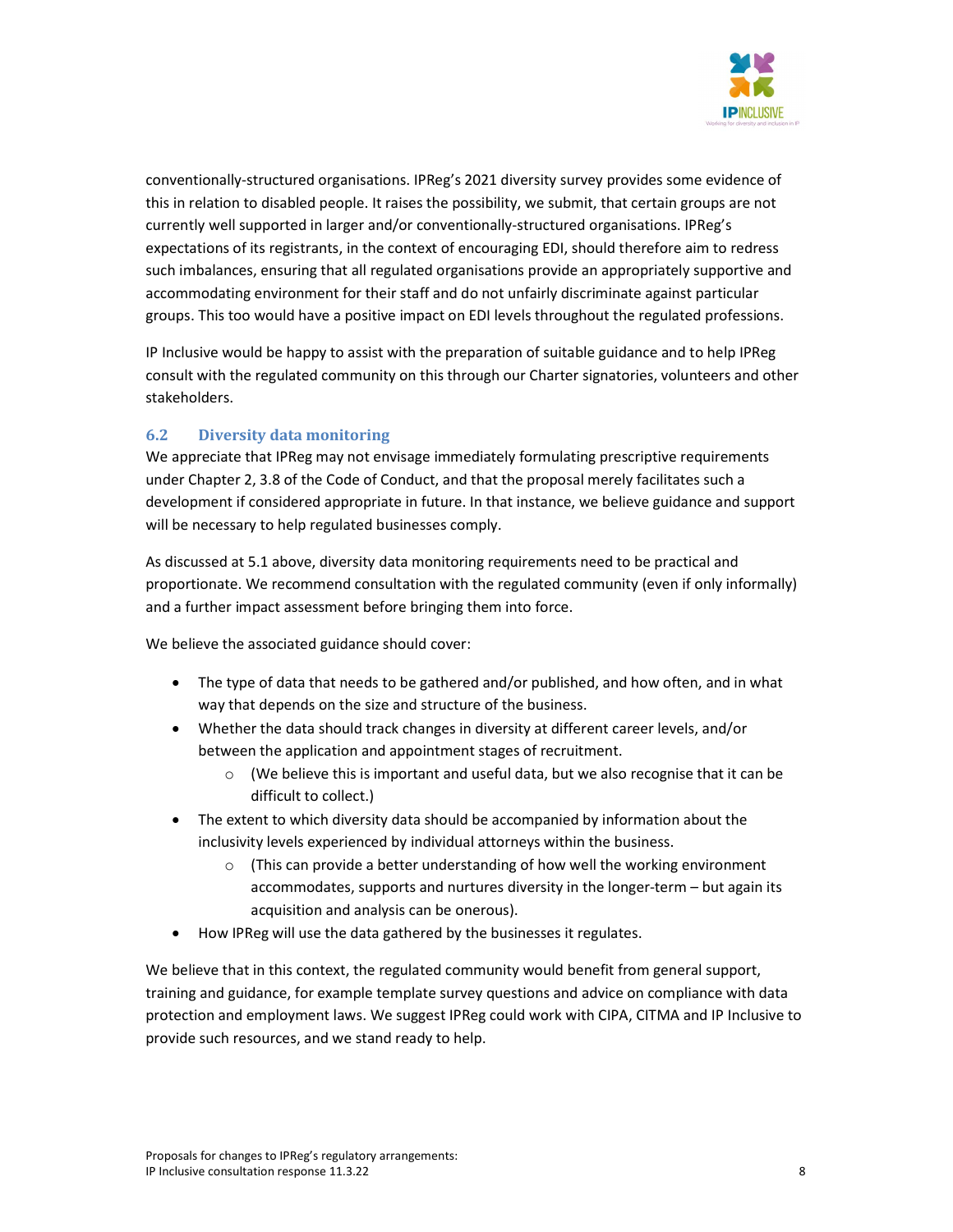

# 7 CPD (consultation question 7)

What are your views on our proposals in relation to CPD?

We very much welcome the proposed move to a more outcomes-focused and individually-tailored CPD framework. We believe this will give greater flexibility for attorneys to select CPD activities that not only better suit their individual practices but can also accommodate any constraints they may be working under, for example due to their location, the size and nature of their business, their caring responsibilities, or their accessibility requirements.

We therefore believe the proposed new CPD arrangements will have a positive impact on diversity and inclusion in the regulated community. The flexibility they bring will also allow professionals to take advantage of opportunities arising from new, more inclusive, learning methods and platforms. This will carry the additional benefit of allowing the patent and trade mark professions to adapt, improve and evolve, whilst "future-proofing" the CPD arrangements themselves.

We also welcome the recognition that CPD needs may vary from year to year, depending on the individual attorney's work as well as changes in the wider IP landscape. Again, we believe this is a more inclusive approach, which in the longer term will help improve and sustain diversity in the sector.

# 8 CPD guidance (consultation question 8)

For regulated attorneys and firms, what would be helpful in terms of guidance and resources for the proposed new CPD requirements?

Generally we approve of the suggested broader, non-exclusive list of potential CPD activities.

We also think it important that the requirements IPReg introduces under section 2.2 of the proposed Code of Conduct, and the associated guidance, make clear that CPD in so-called "non-core" areas can also be of value to an attorney's competence in practice. We would like to see specific mention of areas relevant to encouraging a diverse workforce (in line with the Regulatory Objectives) and EDI more generally. These types of CPD will not only improve the patent and trade mark professions themselves, but also their ability to offer an inclusive and respectful service to members of the public.

IP Inclusive and its supporters – including many from the wider IP sector – have experience of different forms of EDI-related CPD, their uses and their efficacy. We would be happy to work with IPReg to establish suggested topics and training formats that could be of value in this context. Potential topics might for instance include unconscious bias; allyship; inclusive leadership, management and general communication skills; and the business case for EDI. Potential training formats should include workshops, discussions and reverse mentoring.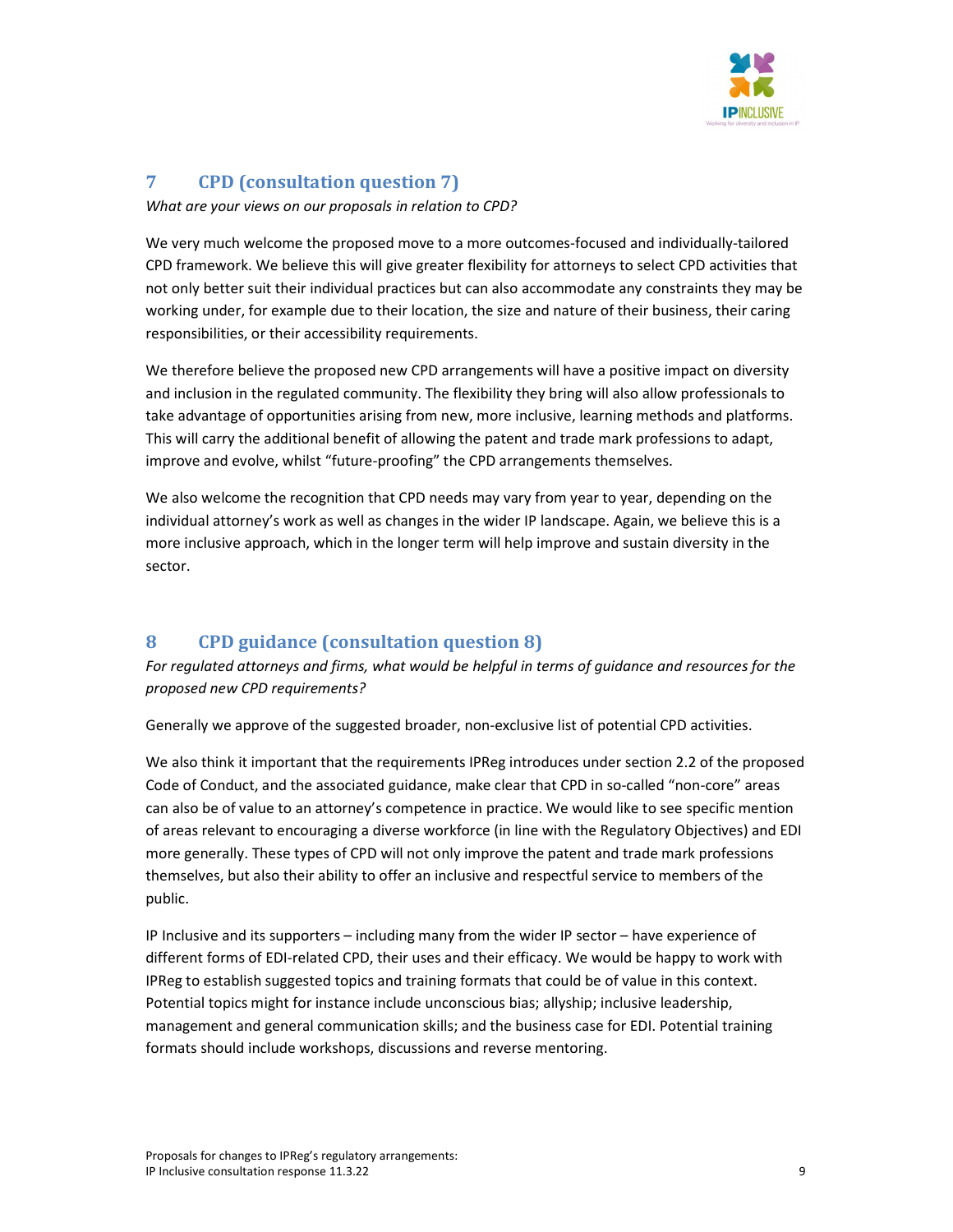

We would also like the guidance to recognise the value of CPD relating to mental and physical wellbeing, both one's own and that of one's colleagues. These issues affect not only inclusivity (and thus also diversity) in the workplace, but also attorneys' productivity, resilience and general fitness to practise. Again, we would be happy to work with IPReg and relevant experts to extend the CPD guidance to this area.

As a general point, we believe the regulator has a vital role to play in encouraging patent and trade mark attorneys not only to undertake training to help them improve EDI in their own working environments, but also where applicable to make such training available to their staff. We urge IPReg to work alongside CIPA, CITMA and IP Inclusive to improve access to EDI-related training, resources and support for the regulated community.

# 9 Litigation skills (consultation question 9)

What are your views on the principle that all attorneys should obtain basic litigation skills before the point of admission? How do you think this could work in practice?

# 9.1 The requirement for basic litigation skills pre-admission

We support this principle. As discussed in our February 2021 response to IPReg's 2020 Call for Evidence<sup>3</sup>, we have doubts as to whether the current post-qualification litigation certificate is warranted – bearing in mind that many UK patent and trade mark attorneys will not subsequently conduct litigation in the tribunals to which that qualification is directed. However, training in basic litigation skills is important for all patent and trade mark attorneys. Many aspects of their core work involve elements of both written and spoken advocacy. Perhaps more importantly, they are better placed to secure and protect their clients' IP rights – as well as to advise on the impact of third party IP rights – if they understand the contexts in which those rights might subsequently be challenged.

On the basis that training in basic litigation skills is therefore desirable for qualified patent and trade mark attorneys, we agree that it is more appropriately acquired before candidates are assessed for fitness to practise and admitted to the Register.

# 9.2 The impact on EDI

We also believe there will be EDI benefits to separating pre-admission training in basic litigation skills from post-admission qualifications for higher court practising rights. Individual attorneys will have greater freedom to select career paths that are appropriately tailored to their interests, skills, and personal and professional circumstances. Those with personal commitments, for instance as parents and carers, will be able to complete their training whenever best suits them and their employers, but will not be constrained by the current additional time limit for completing the Litigation Skills Certificate. For some people, personal commitments may increase as their career develops, as may their professional workload, making it harder to undertake significant amounts of additional training and qualifications after admission to the Register. In any event, the regulated professions will be more accessible and inclusive if individuals are generally able to balance their training with their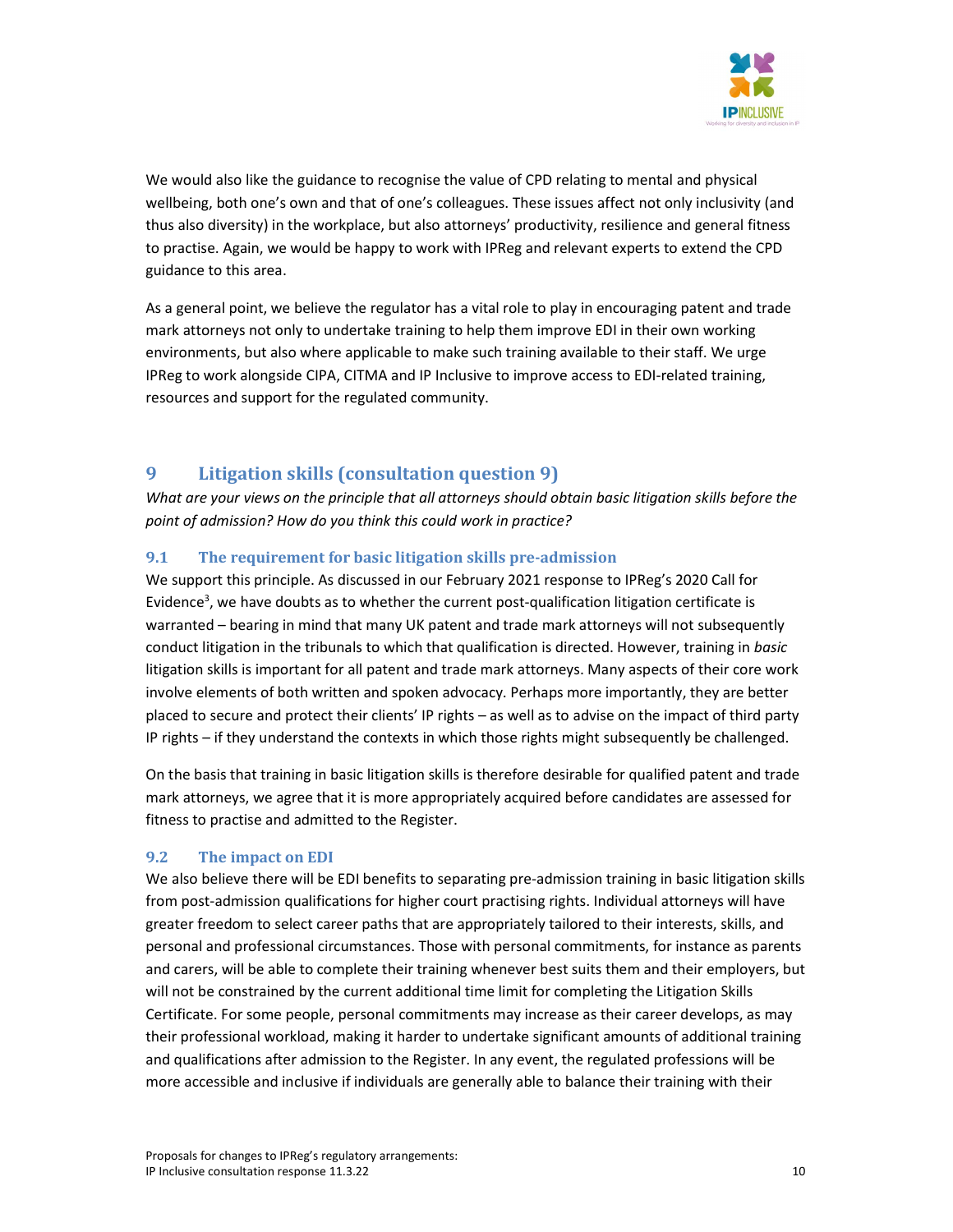

personal commitments, whatever the timings of their career and wider life plans. We are grateful to IPReg for recognising these issues in its consultation paper and Impact Assessment.

## 9.3 Summary

Overall we believe that the changes proposed in this context:

- Will streamline the qualification and admission process for all regulated patent and trade mark attorneys.
- Will encourage and support EDI in the regulated sector, providing greater flexibility for both individual attorneys and the organisations in which they work.
- Have the potential to remove barriers to entry for certain groups such as parents and carers (thus also, depending on the current demographic in the sector, on people of a particular gender), disabled people, older entrants, and those for whom additional training might pose financial and/or travel difficulties.

# 10 The disciplinary process (consultation questions 12, 13 & 14)

Consultation question 12: What are your views on our proposal to introduce independent case examiners to our disciplinary process?

Consultation question 13: What are your views on our proposal to widen the range of consensual disposal options and therefore increase the option to dispose of a case at an early stage in order to reduce the cost and burden of regulation? Are there any sanctions which should be reserved to the disciplinary tribunal only?

Consultation question 14: What are you views on our proposal to widen the pool of professional panel members to include non-attorneys?

On the whole these proposals appear likely to benefit EDI in the regulated community. We offer certain cautions regarding their implementation.

## 10.1 Independent case examiners

We agree that the involvement of independent case examiners improves the likelihood of fair and objective disciplinary decisions. As such it has the potential to increase confidence in the disciplinary system among registrants, their clients and the wider public.

To ensure that this change yields the desired effects, however, we urge IPReg to incorporate measures to safeguard fair and non-discriminatory decision-making, in particular:

- Requiring decision-makers to undertake unconscious bias training with regular follow-up and refresher training.
- Ensuring they are well briefed on accessibility issues that could affect a regulated individual's ability to participate in disciplinary proceedings.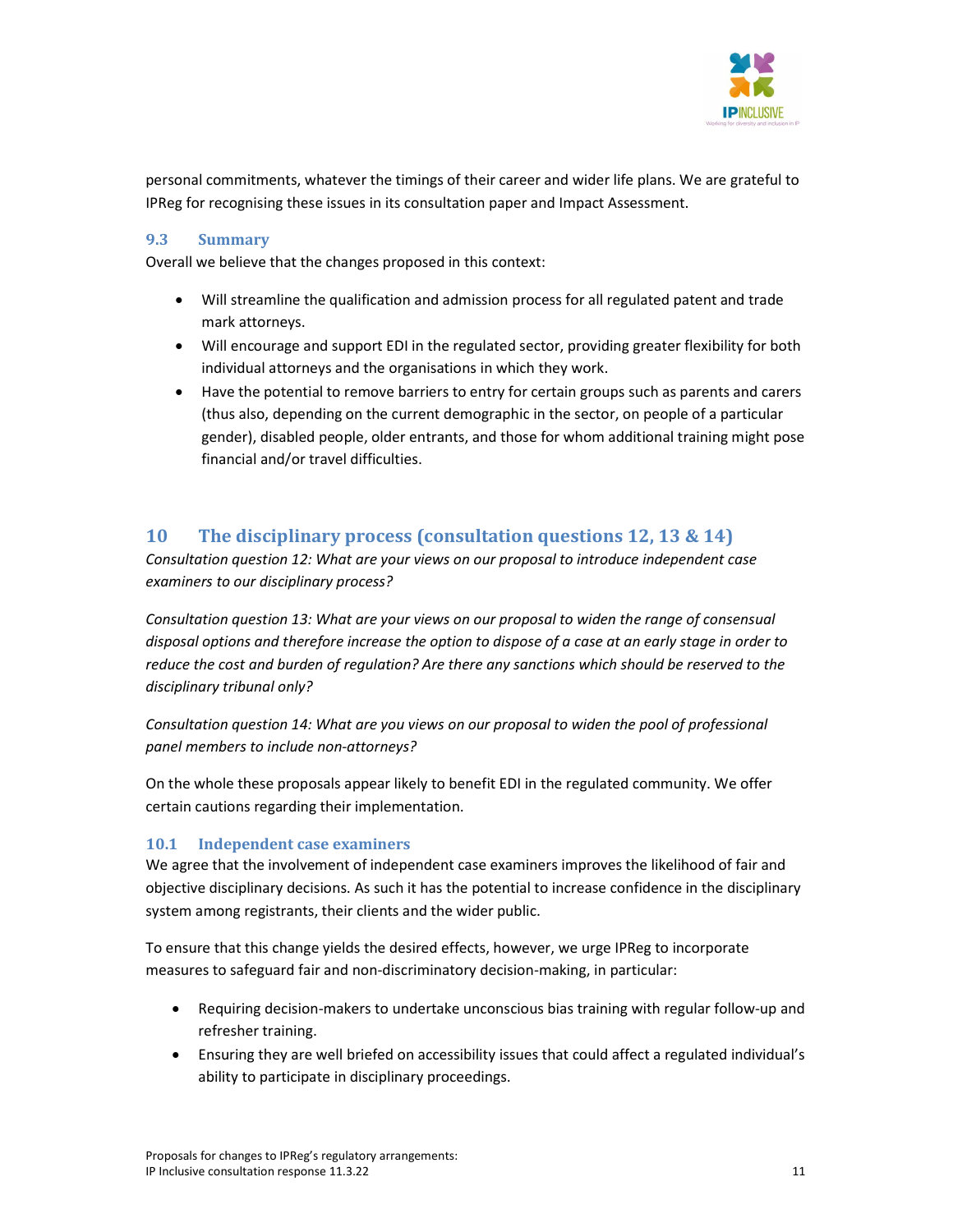

- Applying consistent and objective decision-making criteria and requiring decisions to be justified against those criteria.
- As currently proposed, requiring decisions to be made by panels of at least two people.
- Seeking, wherever feasible:
	- o To diversify decision-making panels, in particular for higher level and/or more serious proceedings; and
	- $\circ$  Where the attorney concerned is a member of an under-represented group, to include in the decision-making panel an individual from the same group.

# 10.2 Consensual disposal options

We welcome the proposal to allow cases to be resolved early without the need for a full disciplinary hearing. We believe this will allow IPReg to respond more fairly, proportionately and effectively to each situation and to tailor the outcomes for individual registrants and complainants. We see as a positive step the inclusion, among the response options at the case examiner stage, more remediation-focussed outcomes: these will often be more effective and proportionate, and as such will contribute not only to consumer confidence but also to the strength and integrity of the regulated professions, allowing mistakes to yield learning and improvement in a way that punitive measures might not.

In particular we believe the new provisions should enable IPReg to respond fairly to attorneys whose personal situations may have contributed to a disciplinary issue. An individual's actions may result from a complex set of circumstances in which they find themselves, and those may in turn be affected by some aspect of their identity which, for example, they have felt the need to keep hidden or as a result of which they have suffered discrimination, abuse or harassment. We welcome a disciplinary system that has the capacity to take such issues into account in formulating an appropriate response, and believe this will have a positive impact on inclusivity in the regulated community.

# 10.3 Professional panel membership

We appreciate IPReg's reasons for no longer requiring "professional" members of disciplinary panels to be recruited from the regulated professions. We understand that it will nevertheless be possible for IPReg to appoint a technical adviser to assist the proposed Interim Orders Panel where a case "deals with the competency of an attorney, or otherwise requires technical knowledge in order to understand and adjudicate on the issues".

We would urge IPReg to allow such specialists to be appointed, not just when issues of competence or technical knowledge are involved, but more generally when it is felt that experience in the regulated professions would assist in understanding the circumstances surrounding the alleged breach. The patent and trade mark professions bring their own unique, often nuanced, pressures and constraints, which could lead to actions that would be less easy to explain in the context of a different profession. These issues might particularly affect individuals who are more vulnerable for other reasons – for instance, through being disabled or neurodivergent – and thus need to be taken into account to safeguard equality and inclusivity.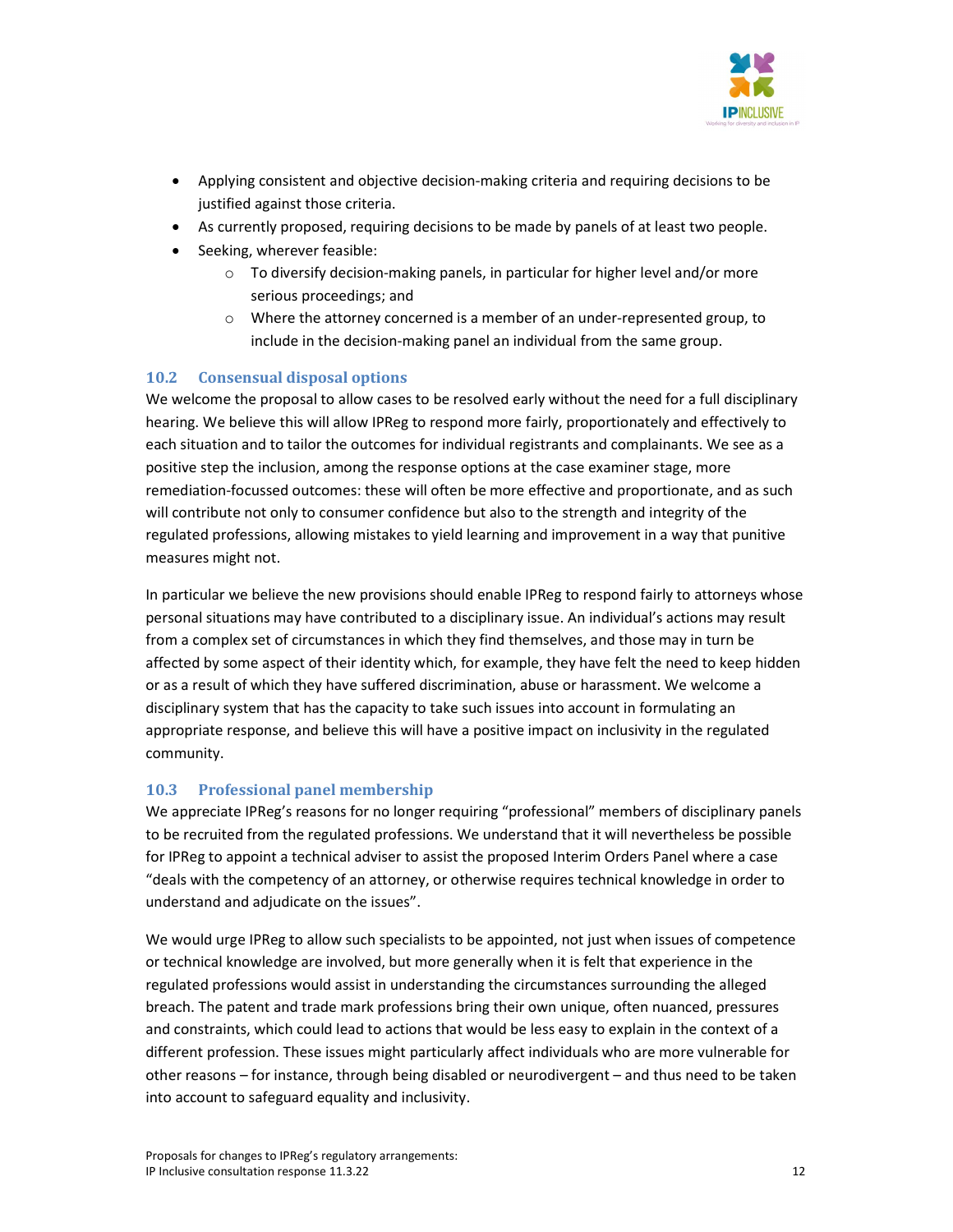

# 11 Business models and practising categories (consultation questions 16, 17 & 18)

Consultation question 16: We are interested in views on this proposal including the potential practical implications of an IPReg regulated businesses broadening its range of services. For instance, is this likely to present particular issues around conflicts, confidentiality or Professional Indemnity Insurance?

Consultation question 17: What are your views on the proposal to introduce a regulatory sandbox for PII?

Consultation question 18: What are your views on the proposed changes to the practising categories?

# 11.1 General

We support changes to the regulatory arrangements that:

- Accommodate and support a wider range of business structures and working practices
- Reduce the regulatory burden, in particular by removing disproportionate or unnecessary constraints
- Simplify registration and compliance
- Are shaped by evidence of current risk levels rather than historical precedent

We believe such changes can improve and promote EDI in the regulated professions. Increased flexibility will allow a wider range of professionals to establish working practices to suit their individual circumstances; this might be of particular benefit to, for example, disabled people and carers, part-time workers, people in smaller or less centrally-located practices, and people in the later stages of their career. In view of the currently high proportion of people who identify as women in some of these categories, the changes could also have a positive impact, at least in the short term, on gender diversity.

It is worth noting that if the professions can offer a wider range of working environments, they can also potentially attract a more diverse pool of recruits. This means that the short-term positive impact on EDI within the professions will lead to longer-term benefits in its pipeline, creating a "virtuous circle" that sustains and amplifies EDI improvements.

We further believe that improving the feasibility of a wider range of business models and working practices will allow the patent and trade mark professions to serve a more diverse range of clients and to do so more effectively. This must surely be of value to the professions' success and sustainability, promoting competition and innovation whilst also protecting and promoting consumer interests and (in the wider public interest) improving access to justice. It is also likely that a more diverse client base will incentivise a more diverse workforce, as businesses recruit and train in order to support a wider range of clients.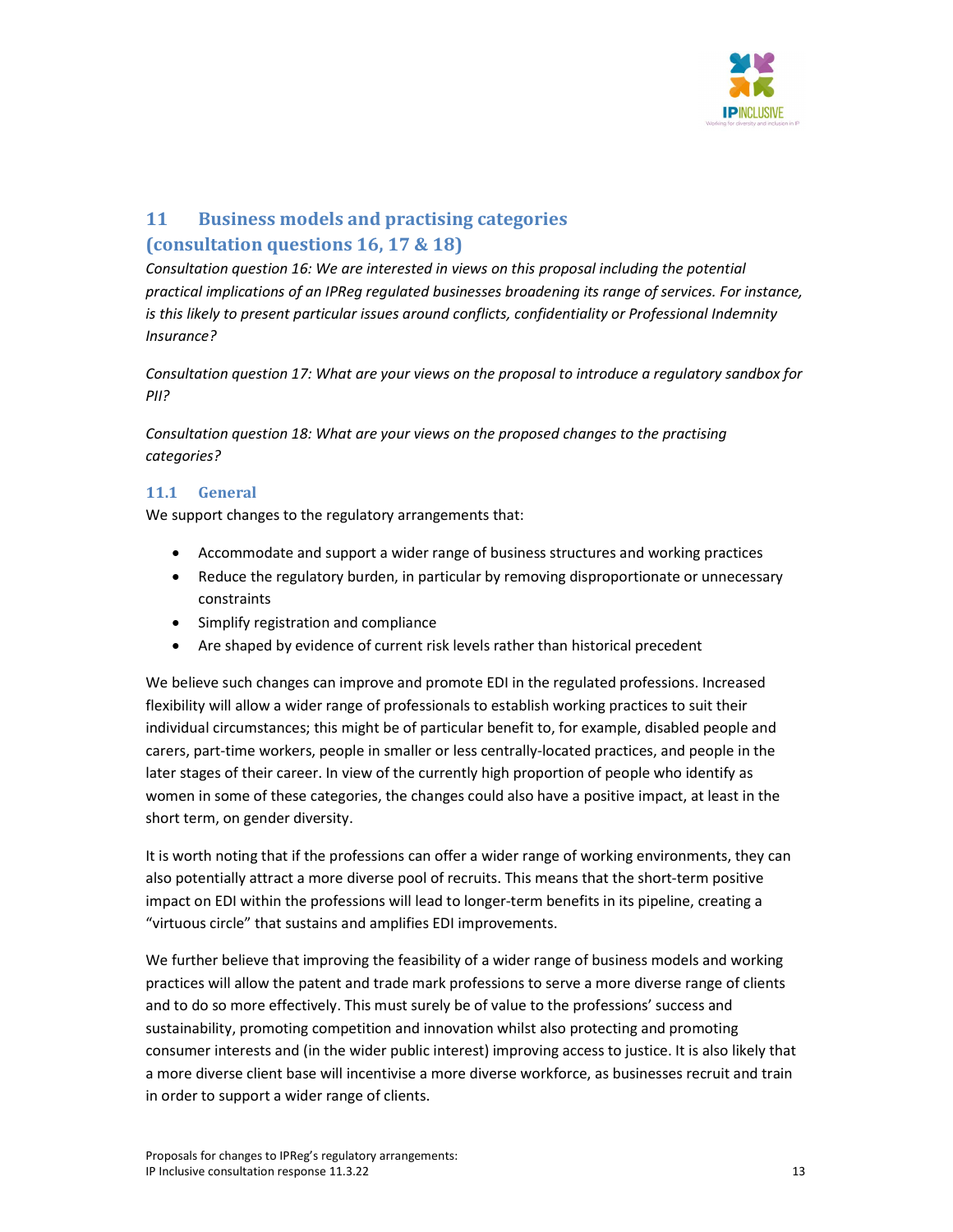

For these reasons, and insofar as they impact on EDI in the regulated sector, we support IPReg's proposed changes to the regulation of multidisciplinary practices, to its requirements for professional indemnity insurance (PII), and to practising categories. This includes the proposal to introduce a regulatory sandbox for PII. Naturally all these measures will need to be accompanied by appropriate safeguards for both clients and regulated professionals, and should not carry unnecessary barriers to entry for specific groups of people.

# 11.2 Multidisciplinary practices (MDPs)

We believe that widening the range of admissible MDPs, by removing the limitation on ancillary services, will provide EDI benefits additional to those discussed above. When professionals from different sectors work together, they can learn from one another: this includes about best practices for encouraging EDI, which may be more advanced in other professions. In general these forms of collaboration can help foster a more open-minded and inclusive working environment. They can encourage innovation and mitigate the unconscious biases (for example groupthink, false consensus and affinity bias) that can otherwise hamper a business's ability to respond to consumer needs. We applaud any change that facilitates such evolution.

A further advantage to these more diverse and inclusive teams is the opportunities they can provide for individual patent and trade mark attorneys to broaden their skills and develop their careers. This again could make the regulated professions more attractive, and to a wider range of potential recruits, with the EDI benefits referred to at 11.1 above.

# 12 The importance of accessibility

The following comments are not a direct response to the consultation questions but we hope that IPReg will nevertheless take them into account when finalising its proposals.

The revision of the regulatory arrangements provides a valuable opportunity to incorporate accessibility by design into all the regulatory systems and procedures. We urge IPReg to take advantage of that opportunity, where necessary consulting with relevant disability support groups such as IP Inclusive's IP Ability community<sup>7</sup>, the Law Society's Lawyers with Disabilities Division<sup>8</sup> and the research team at Legally Disabled?<sup>9</sup> to ensure that new policies and procedures are accessible to anyone who has an interest in or is affected by IPReg's work. This may be particularly relevant to the proposed new SOPs.

We believe it should be made clear that if individuals (whether regulated attorneys or members of the public) need IPReg to make reasonable adjustments to enable them to access and complete a particular procedure, they may ask at any time and IPReg will do its best to accommodate their

<sup>&</sup>lt;sup>7</sup> See https://ipinclusive.org.uk/community/ip-ability/

<sup>8</sup> See https://www.lawsociety.org.uk/topics/lawyers-with-disabilities/about-the-lawyers-with-disabilitiesdivision

<sup>&</sup>lt;sup>9</sup> See http://legallydisabled.com/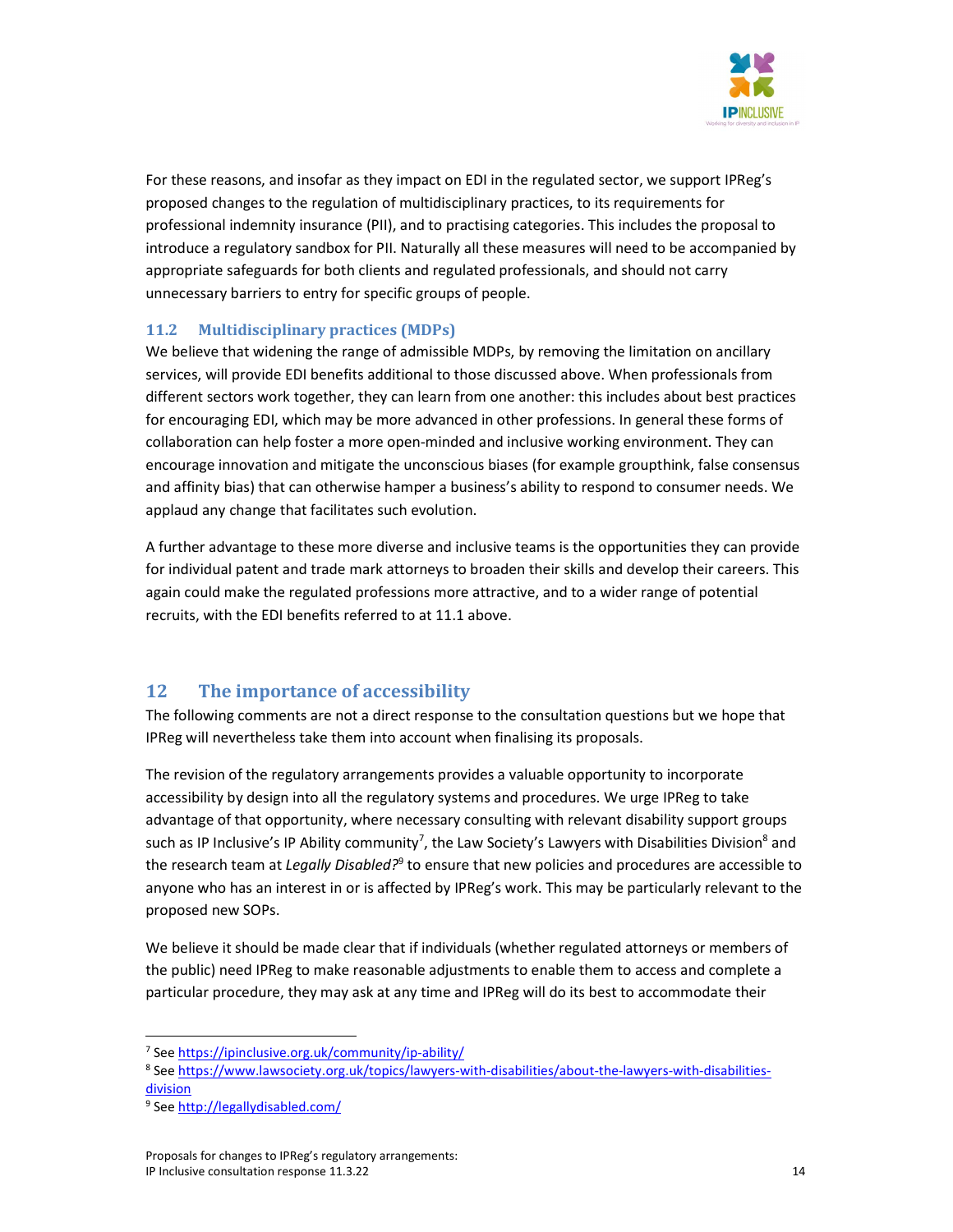

needs. Adjustments might for instance relate to the format in which information is provided, communication methods, the location or timing of meetings, and/or allowing people to work alongside somebody else who can help or support them through a specific procedure.

Online communications should be admitted but there should also be an option to communicate on paper or in person where necessary. (We note with approval, for example, that this is mentioned in a footnote to the example SOP provided in Annex C.) It should be possible to attend meetings either online or in person depending on the individual's needs. Disabled and neurodivergent people, for example, may find one or other of these formats difficult depending on their particular circumstances.

In order to encourage EDI in the regulated professions, IPReg's new systems and procedures (for example its admission, authorisation and disciplinary procedures) should be designed to accommodate such adjustments. To facilitate that, we urge the regulator:

- To create and publish a formal accessibility policy that underlies its interactions with both regulated persons and the public; and
- To include accessibility in its impact assessments, in particular for disabled and neurodivergent people but also for carers, older people, and people from less privileged socio-economic or educational backgrounds.

We believe the same requirements should be made of the education and training providers that IPReg accredits: see our comments at 5.2.3 above.

# 13 Offer of help

Legal regulators are expected to collaborate with others to encourage a diverse workforce, including by "sharing good practice, data collection, and other relevant activities" (see the Legal Services Board's 2017 Guidance for Regulators on Encouraging a Diverse Profession<sup>10</sup>).

Over the last few years, IPReg and IP Inclusive have worked together to promote and improve EDI within the regulated community, wherever appropriate sharing resources and ideas. We have very much appreciated IPReg's support, including both financial donations and practical contributions, which we believe has benefitted the UK's IP system and its users. We remain ready to work with IPReg in the continued pursuit of this important regulatory objective. We would also be happy to contribute to future discussions on the regulatory arrangements and their influence on EDI.

In this context we particularly urge IPReg to consult and where possible collaborate with:

<sup>10</sup> See

https://www.legalservicesboard.org.uk/what\_we\_do/regulation/pdf/2017/S162\_Guidance\_For\_Regulators\_O n\_Encouraging\_A\_Diverse\_Profession.pdf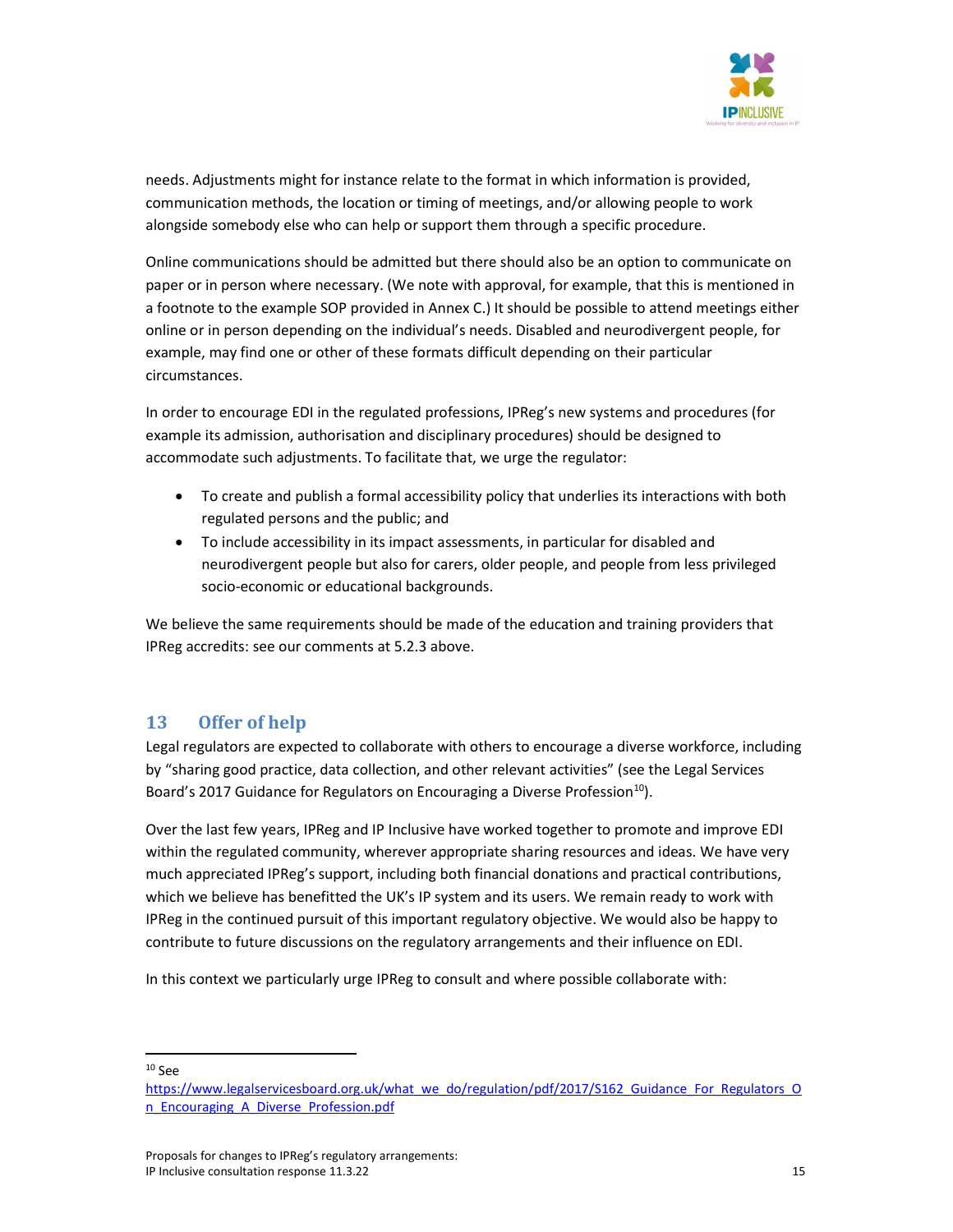

- $\bullet$  IP Inclusive's communities<sup>11</sup> and regional networks<sup>12</sup>.
- **Its Careers in Ideas outreach campaign**<sup>13</sup>, which works to improve awareness of, and access to, the UK's IP professions and thus diversify the recruitment pool.
- $\bullet$  The IP-focused mental health charity Jonathan's Voice<sup>14</sup>, which is well informed about the challenges faced by patent and trade mark professionals.
- The people (including HR professionals) who are involved in the recruitment, training and management of patent and trade mark attorneys, about the barriers they encounter to recruiting and developing a diverse and inclusive workforce, and how those are affected by the regulatory environment.

Through these interactions, IPReg will be able to build a deeper understanding of the composition and needs of its regulated community; of the barriers to entry and progression in that community, and how best to mitigate them; and of any differential impact on certain people as a result of its regulatory arrangements.

# 14 About IP Inclusive

IP Inclusive is an association of individuals and organisations who share a commitment to improving equality, diversity, inclusion and wellbeing throughout the IP professions. Its founding organisations were the Chartered Institute of Patent Attorneys (CIPA), the Chartered Institute of Trade Mark Attorneys (CITMA), the IP Federation and The UK Association of the International Federation of Intellectual Property Attorneys (FICPI-UK), with active support and involvement from the UK Intellectual Property Office. CIPA and CITMA do not have any organisational ownership or control of IP Inclusive.

Our supporters span the IP-related professions and include patent and trade mark attorneys, IP solicitors and barristers, and other professionals who work in or with intellectual property. Many CIPA and CITMA members are actively involved in the initiative.

Our work, which is overseen by the governing body IP Inclusive Management<sup>15</sup>, includes:

• A voluntary best practice Equality, Diversity and Inclusion Charter<sup>16</sup>, which now has over 150 signatories from across the IP professions, and an associated "Senior Leaders' Pledge"<sup>17</sup>.

<sup>11</sup> See https://ipinclusive.org.uk/community/

<sup>12</sup> See https://ipinclusive.org.uk/our-regional-edi-charter-networks/

<sup>13</sup> See https://ipinclusive.org.uk/careers-in-ideas/

<sup>14</sup> See https://jonathansvoice.org.uk/

<sup>15</sup> See https://ipinclusive.org.uk/ip-inclusive-management/

<sup>16</sup> See https://ipinclusive.org.uk/about/our-charter/

<sup>17</sup> See https://ipinclusive.org.uk/the-ip-inclusive-senior-leaders-pledge/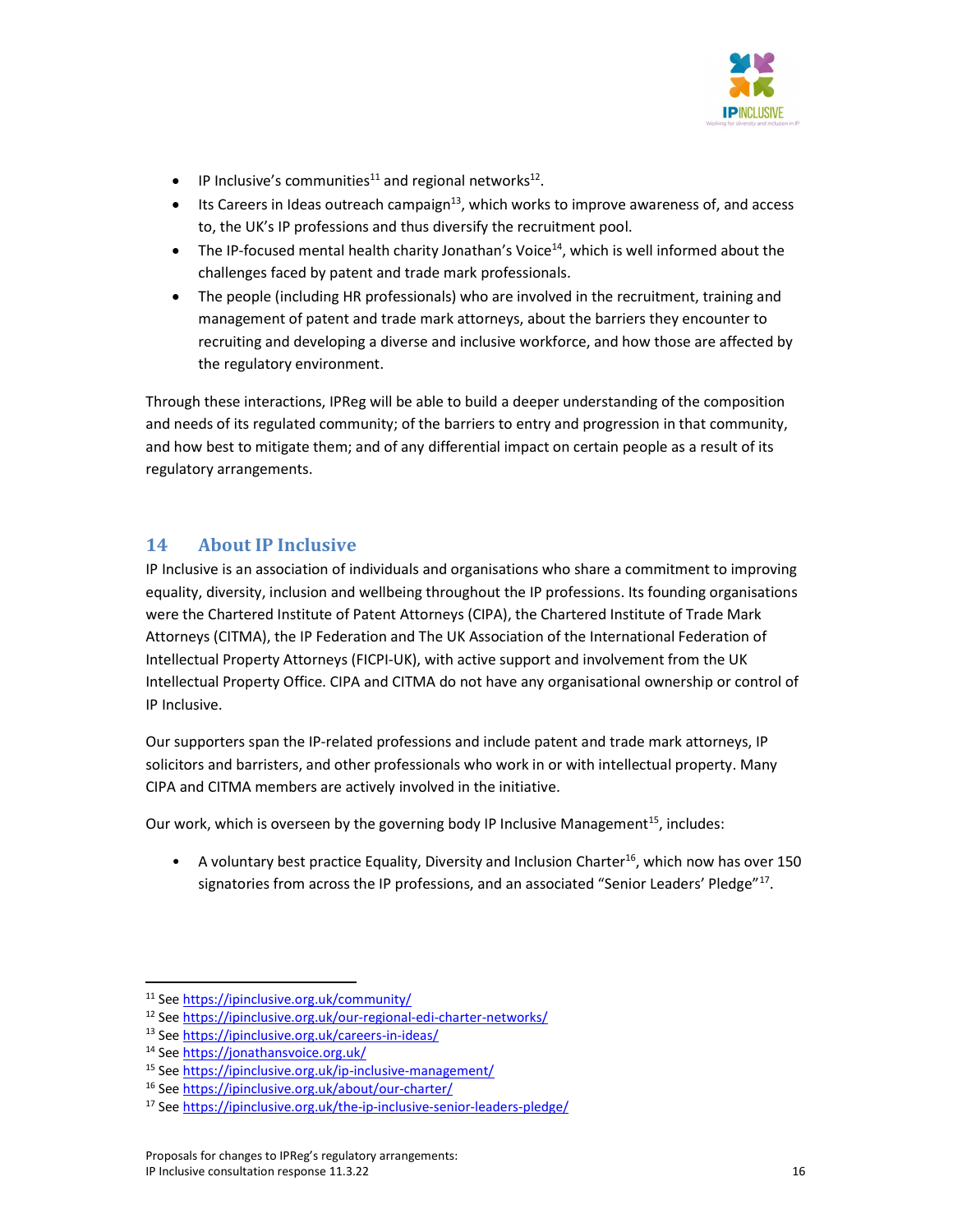

- The "Careers in Ideas"<sup>13</sup> initiative, which raises awareness of IP-related careers in order to diversify the pool from which the professions recruit.
- Networking and support "communities"<sup>11</sup> for under-represented groups and their allies, currently including our Women in IP community; IP & ME for BAME professionals; IP Ability for disabled (including neurodivergent) people and carers; IP Futures for early-career IP professionals; the IP Non-traditional Family Network for professionals in non-traditional families (including solo parents and "blended" family members); and IP Out for LGBT+ professionals.
- Diversity-related resources<sup>18</sup>, training, news<sup>2</sup> and information, which we disseminate through our website, events<sup>19</sup> and regular updates to our supporters.

Our Lead Executive Officer Andrea Brewster is a Chartered Patent Attorney, European Patent Attorney, and former CIPA Council member and President. In the past she has served on the Institute's Education and Business Practice Committees. She is regulated by IPReg but not currently in active practice.

For more information about IP Inclusive, please visit our website at https://ipinclusive.org.uk/, or email contactipinclusive@gmail.com.

11 March 2022

<sup>18</sup> See https://ipinclusive.org.uk/resources/

<sup>19</sup> See https://ipinclusive.org.uk/events/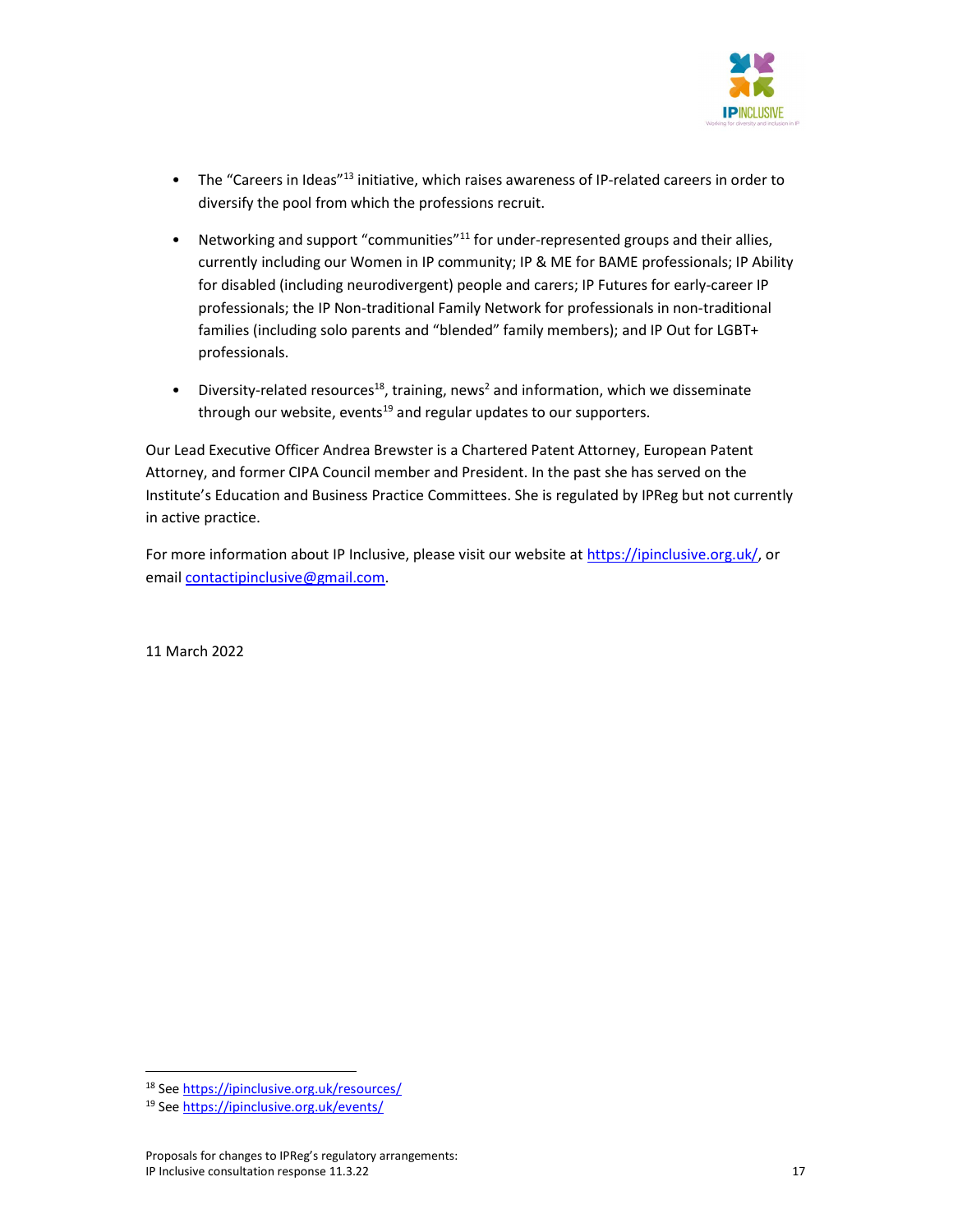

# Annex I: Comments on the Impact Assessment (IA)

The numbering below corresponds to that in IPReg's draft IA, included as Annex D to the consultation paper.

#### 1.4 Approach to impact assessment

21-22 We welcome the extension of the IA to the effects of proposed changes on equality and diversity. We note, however, that there is ambiguity as to whether inclusion has also been taken into account (as in paragraph 22).

 We would prefer these issues to be assessed more widely than for the "protected characteristics" in the Equality Act 2010 – for example, to embrace (a) parents of all genders, (b) carers and (c) people from different socio-economic and/or educational backgrounds. Items (b) and (c) at least are intended by the Legal Services Board as areas on which legal regulators should focus (see its 2017 Guidance for Regulators on Encouraging a Diverse Profession<sup>10</sup>). A more inclusive alternative might therefore be for IPReg to assess impact in particular with reference to the protected characteristics, taking account of others where evidence is available.

In several sections of the IA, equality, diversity and inclusion (EDI) are evaluated separately under the "Regulatory objectives" heading and the "Equality and diversity" heading. This causes related points to be distanced from one another when they might provide a clearer and more compelling case if handled together under "Equality and diversity".

24 Among the groups of people in relation to whom IPReg has assessed impact, we would urge the inclusion of potential as well as existing registrants. It is important to evaluate whether changes might represent a barrier to entry onto the Register for certain groups of people.

#### 2.3 Regulatory objectives

- 49, 55, 56 We agree that the overall impact of the proposed new regulatory arrangements, as regards EDI, will be positive. We believe they will allow the patent and trade mark professions to accommodate a more diverse cohort of regulated professionals and to serve a more diverse range of clients, thus also improving access to justice. See our general comments, at 2 above, on the benefits of a principles-based approach and increased flexibility.
- 58, 59 Whilst we welcome IPReg's proposed stance on admitting professionals qualified in other countries (see 5.2.2 above), we do not believe language difficulties should be equated with the protected characteristic of race: this is likely to offend people who identify as minority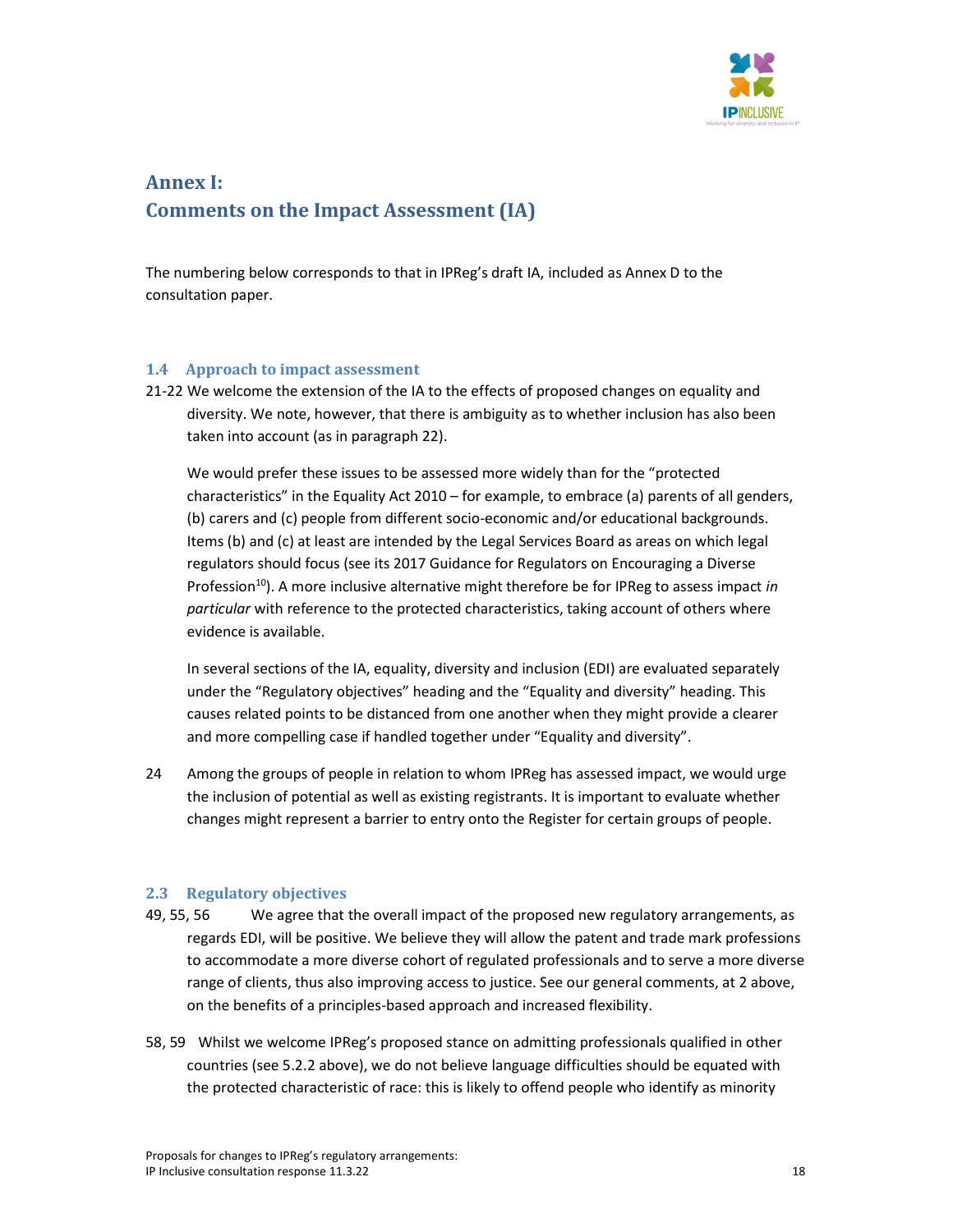

ethnic and yet for whom English is a first or certainly a fluent language. Nor is having English as a second language a disability in the context of the Equality Act 2010. To the extent that the new arrangements might be of benefit to people whose first language is not English, we suggest that would be better mentioned under a more general heading.

In view of the importance of language and communication in the core work of patent and trade mark attorneys, it may indeed be inappropriate to consider the impact of the regulatory arrangements on people who might struggle to understand them.

- 58, 59 We applaud the rewriting of the regulatory arrangements in clearer, more inclusive and more accessible language. We urge IPReg to take advantage of the current revision process to incorporate accessibility by design into all its regulatory systems and procedures: see our comments at 12 above.
- 60 We agree. This is particularly the case in view of the proposed inclusion of EDI within the highest-level regulatory principles, but would also apply were it to be moved into the Code of Conduct or otherwise limited to regulated persons' professional activities: see our comments at 4 above.

#### 3 Impact of specific proposals

As a general point we agree that (a) reductions in the regulatory burden carried by regulated professionals and their businesses, (b) the simplification of regulatory frameworks and procedures, and (c) the provision of greater flexibility in terms of compliance, are likely to have a positive impact on EDI both within the regulated community and in its interactions with consumers. See our comments at 11.1 above.

We believe the practical benefits may be particularly significant for those in smaller businesses or in businesses with non-traditional structures or working practices. IPReg notes (at paragraph 76) that it has "some evidence that people with disabilities are more likely to be in smaller firms". Anecdotally, we believe that smaller, less traditional business structures – which can facilitate more individuallytailored working arrangements – may be more suitable not only for disabled people but also for parents and other carers, for people at a later stage of their career and for people who live further from city and town centres. To the extent that the proposed new regulatory arrangements will benefit smaller and less traditional businesses, therefore, they are also likely to have a positive impact on inclusivity for these typically less well-represented groups of people, and in turn on the diversity of the regulated professions. We appreciate that these effects do not all relate to "protected characteristics" within the meaning of the Equality Act 2010, but believe they are nonetheless relevant to a thorough EDI impact assessment of this nature.

#### 3.1 Client money

76, 77 See the comments above regarding the impact on smaller and "non-traditional" businesses.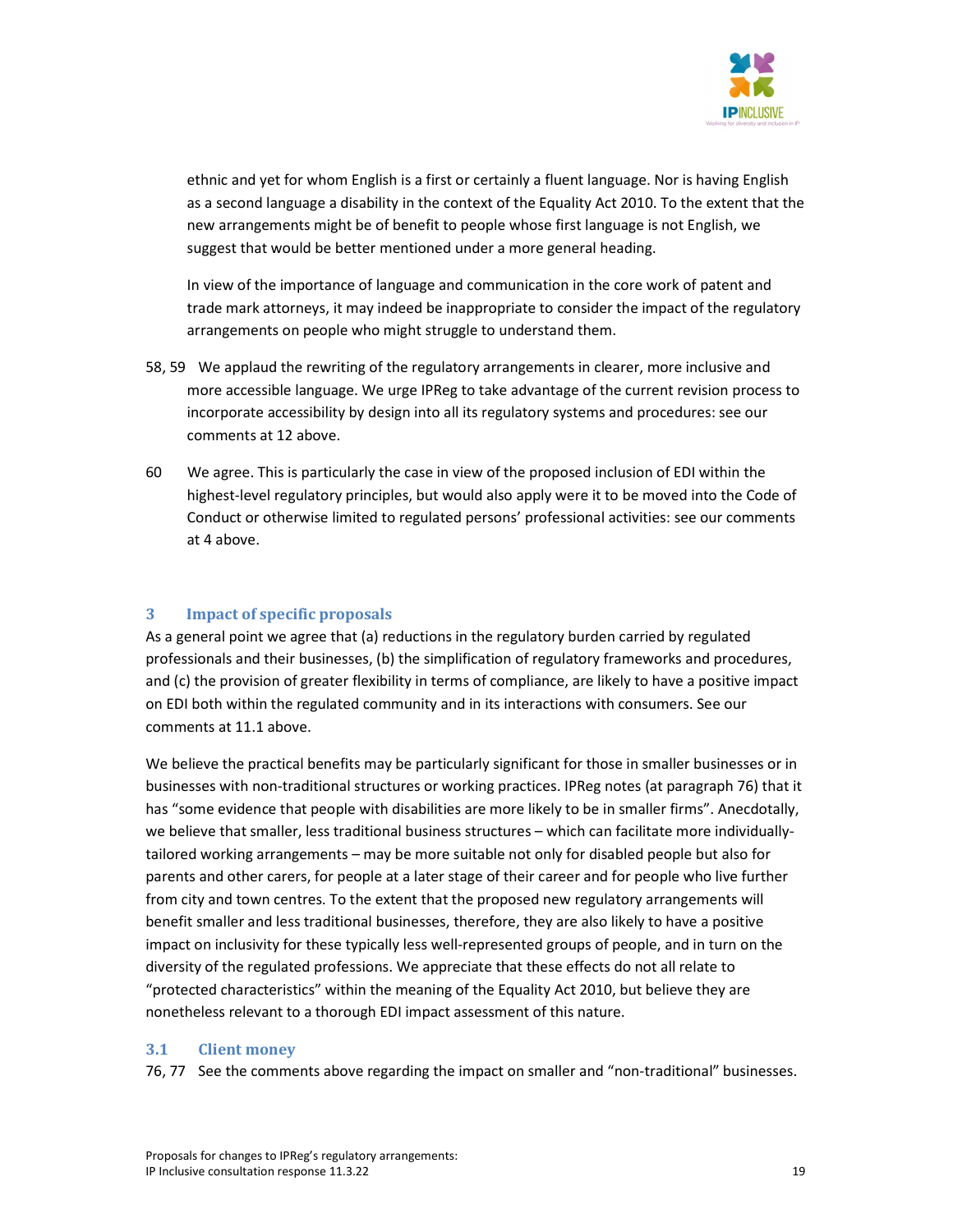

## 3.2 Continuing professional development (CPD)

- 95 We strongly agree that a more flexible CPD system, which encompasses a broader range of activities and allows individuals to tailor CPD to their own personal requirements, is likely to have a positive impact on EDI throughout the regulated community. See our comments at 7 above. We believe this could be emphasised as a more general point in section 3.2 of the IA.
- 96 Whilst we understand the intention behind this paragraph, the links between gender, caring responsibilities and part-time working are based on the 2021 demographic and not inevitably correlated. We would prefer this to be made clear in the main text rather than just a footnote. The current wording risks normalising, or at worst reinforcing, stereotypes.
- 97 We do not believe it is appropriate to include references to socio-economic and educational background in a section about disability. We suggest the text be limited to mobility impairments, progressive conditions and neurodiversity, and that people with learning difficulties be mentioned as well.
- 99 Again we do not believe language difficulties should be linked with the protected characteristic of race: see our comments on paragraphs 58 and 59.

## 3.3 Litigation skills

- 107 The point about childcare responsibilities is not the only way in which removing the requirement for post-admission litigation training could impact on EDI. There are significant benefits to such a move, as discussed at 9 above. We believe this point would be better made in the section on "Equality and diversity", and others added to do with improved flexibility in the route and timing to qualification as well as in post-qualification CPD and training.
- 113, 114 We do not believe that requiring patent attorneys to undertake basic litigation skills training pre-admission would constitute an unjustified barrier to admission. These skills are arguably important to the core regulated activities, whether or not an attorney conducts litigation in the UK courts: see our comments at 9.1 above.
- 115 We suggest the link between gender and part-time working be clarified here, taking account of our comments on paragraph 96. Similar links are likely to exist for disabled people and carers, whatever their gender; these too could be mentioned in this section of the IA.
- 116 We are uncomfortable with the term "those who struggle to meet time-based requests" in this document. The work of a patent or trade mark attorney relies on the ability to meet legal, procedural and commercial deadlines and it would be inappropriate to imply that any regulated attorney – whatever their personal circumstances – were not able to do this. We suggest that alternative wording be used that highlights the general benefits of having greater flexibility to tailor training, both pre- and post-qualification, around individual circumstances and constraints.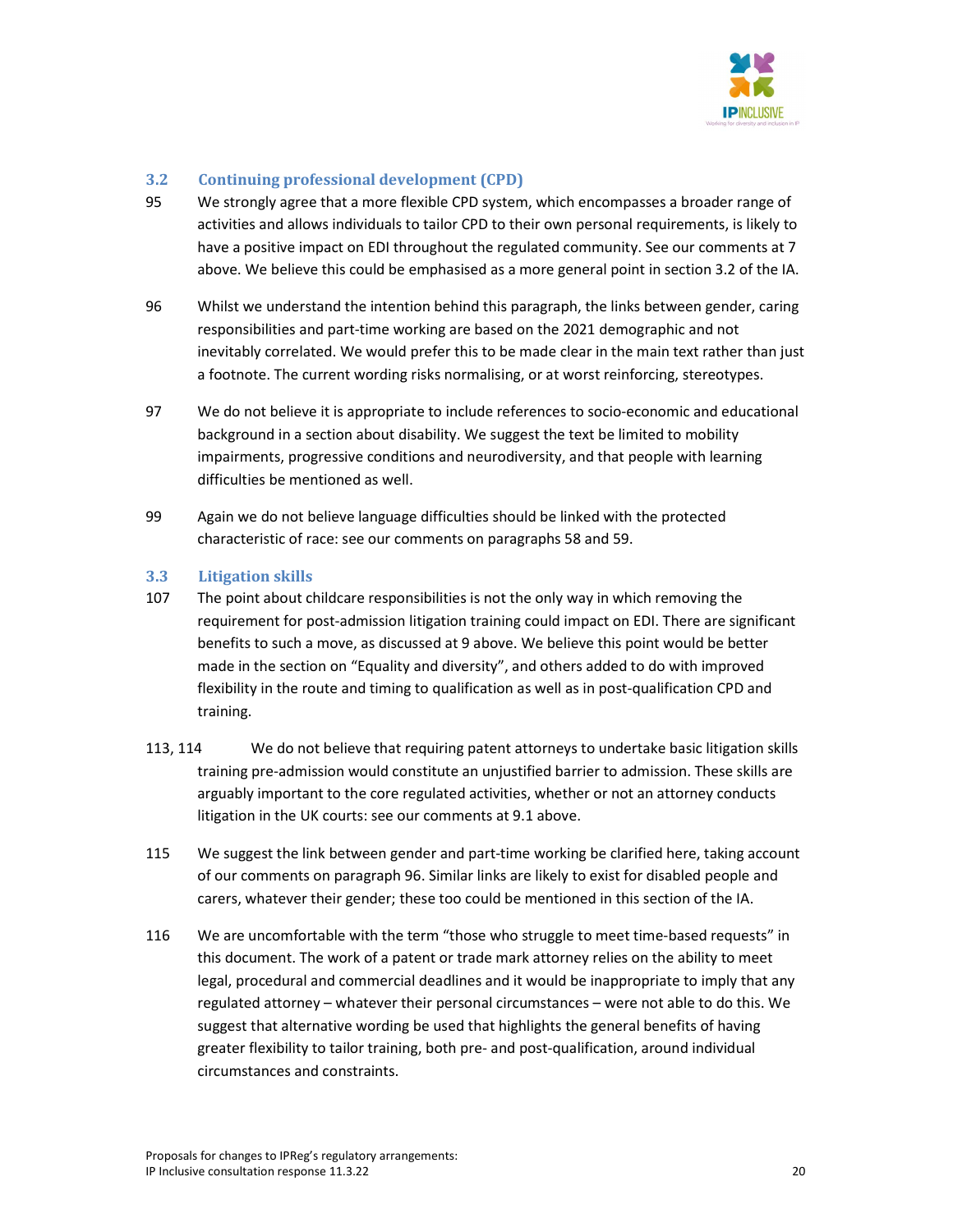

#### 3.4 Transparency requirements

133 We agree that the imposition of mandatory transparency requirements should bring EDI benefits. Clearer, more straightforward, more readily comparable communications – for example about the nature and cost of services provided – will inevitably be more inclusive communications. They are likely to be useful to a wider range of consumers, including for example people with learning difficulties, neurodivergent people, some disabled people, and generally those who (whether through their socio-economic or educational background or for other reasons) are less familiar with the UK's legal professions and their methods of working. Diversifying the client base, in this as in any other way, could bring a number of benefits to the patent and trade mark professions as well as to the wider public: see our comments at 11.1 above.

 We urge IPReg to require that (a) the relevant information be accessible, and (b) regulated businesses assist people who need adjustments in order to make use of it. Such adjustments might include, for example, providing spoken instead of written information, hard copies instead of online information or vice versa, or documents in a particular font or on a particular background.

#### 3.5 Practising categories (including sole traders)

- 146 We believe that these changes, which will accommodate and support a wider range of business structures, will bring EDI benefits both to the regulated professions and to the clients they serve. See our comments at 11.1 above.
- 153 We agree that the changes including but not limited to the removal of unnecessary PII requirements – may facilitate more flexible and/or less conventional working practices and business structures. This may have a positive impact on disabled people and carers, part-time workers, people in smaller or less centrally-located practices, and people in the later stages of their career who wish to tailor their working arrangements. We believe this section of the IA could be expanded to include all such groups. However, as in our discussion of paragraph 96, we believe the IA should clarify the link between gender and flexibility of working arrangements.

#### 3.6 Disciplinary policy and process

165, 166 We agree that the proposed new disciplinary provisions have the potential to allow a more flexible and proportionate approach to investigating and responding to disciplinary problems, and that this in turn could have a positive impact on EDI. See our comments at 10 above. We recognise, however, that there are many details of the provisions that have yet to be decided, for example the associated SOPs and guidance on decision-making, sanctions and publications. In this important area, we urge IPReg to continue to consult with the regulated community, and to re-assess impact, not only as the details are confirmed but also during the early stages of their implementation.